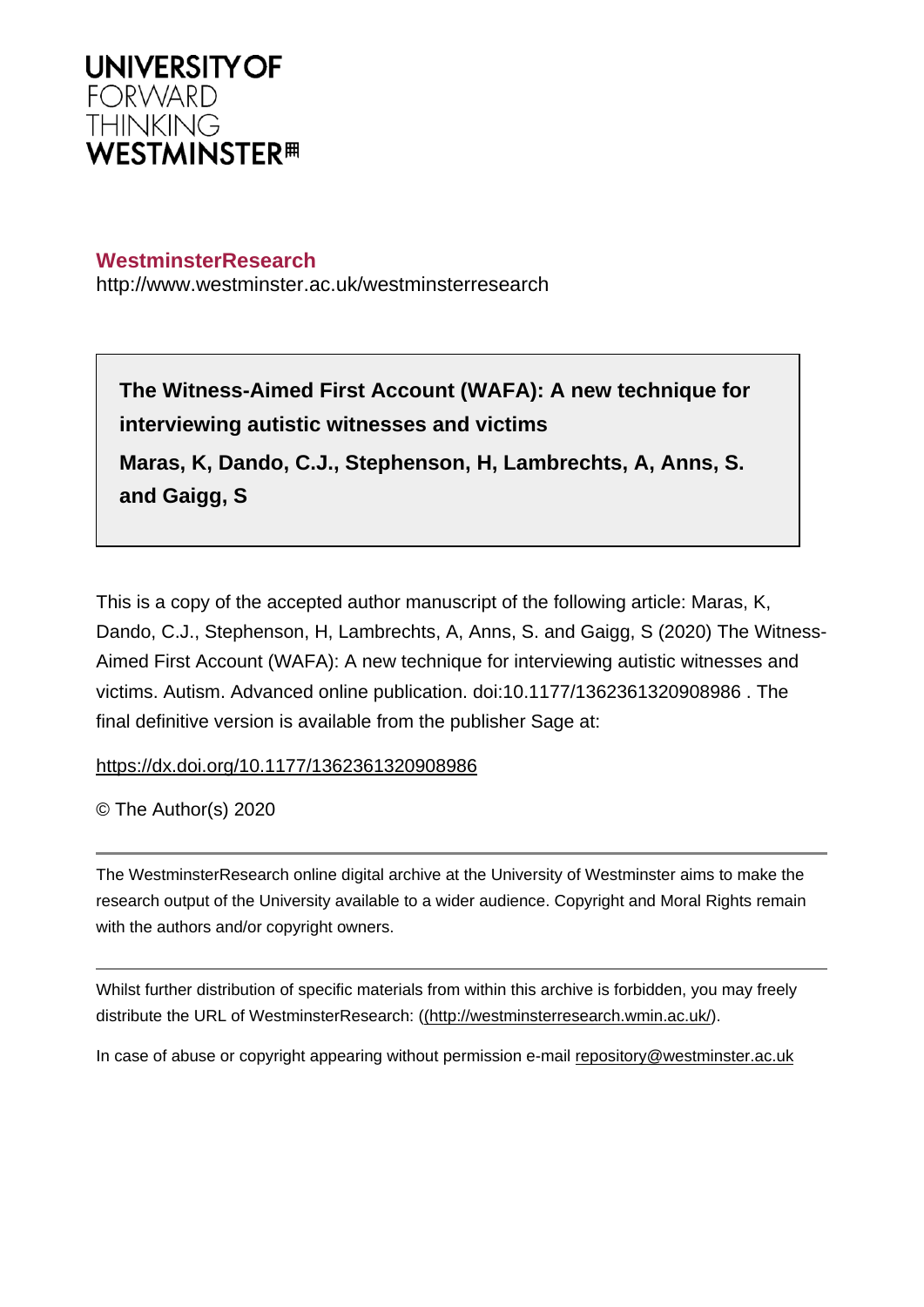# The Witness-Aimed First Account (WAFA): A new technique for interviewing autistic witnesses and victims

Katie Maras<sup>1</sup> Coral Dando<sup>2</sup> Heather Stephenson<sup>1</sup> Anna Lambrechts<sup>3</sup> Sophie Anns<sup>4</sup> Sebastian Gaigg<sup>3</sup>

Centre for Applied Autism Research, University of Bath, UK Department of Psychology, University of Westminster Autism Research Group, City, University of London School of Psychology, University of Sussex

| Corresponding author: | Katie L. Maras,                     |
|-----------------------|-------------------------------------|
|                       | Centre for Applied Autism Research, |
|                       | Department of Psychology,           |
|                       | University of Bath,                 |
|                       | Claverton Down,                     |
|                       | Bath BA2 7AY                        |
|                       | Email: K.L.Maras@bath.ac.uk         |
|                       |                                     |

Running Head: The WAFA interview technique for autistic witnesses

Key words: Autism; memory; interviewing; support; witness; victim; Criminal Justice System; police; narratives; event segmentation

# **Funding and Acknowledgements:**

This work was funded by a BA/Leverhulme Small Research Grant to Dr Katie Maras and Dr Sebastian Gaigg (SG142540) and completed under a Future Research Leaders award from the Economic and Social Research Council to Katie Maras (grant number ES/N001095/1). Our grateful thanks to Phil Morris of Specialist Communication Techniques for advice on interview protocols and the development of the video scripts.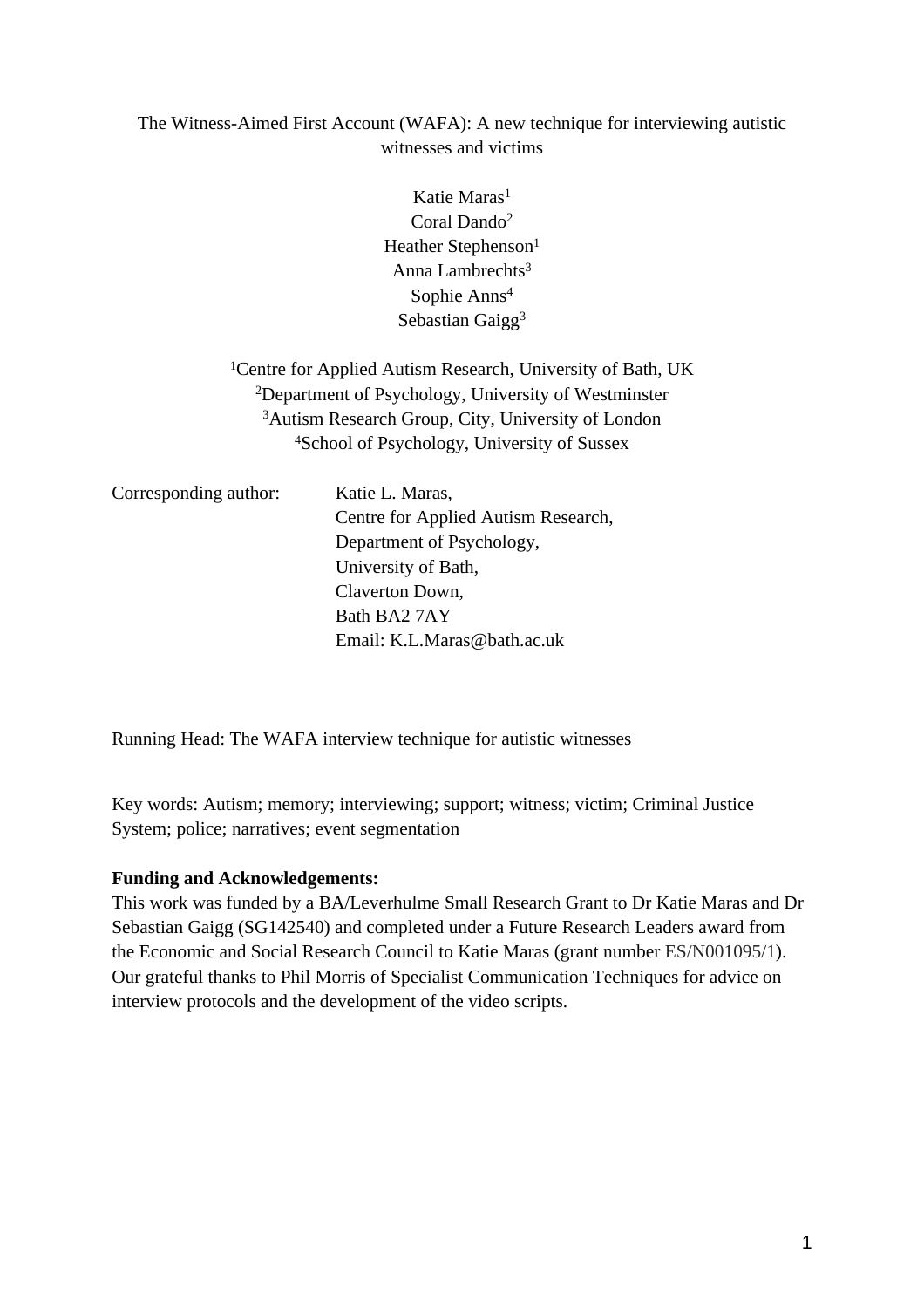#### Abstract

Autistic people experience social communication difficulties alongside specific memory difficulties that can impact their ability to recall episodic events. Police interviewing techniques do not take account of these differences, and so are often ineffective. Here we introduce a novel Witness-Aimed

First Account (WAFA) interview technique, designed to better support autistic witnesses by diminishing socio-cognitive and executive demands through encouraging participants to generate and direct their own discrete, parameter-bound event topics, before freely recalling information within each parameter-bound topic. Since witnessed events are rarely cohesive stories with a logical chain of events, we also explored witnesses' recall when the narrative structure of the to-be-remembered event was lost. Thirty-three autistic and 30 typically developing (TD) participants were interviewed about their memory for two videos depicting criminal events. Clip segments of one video were 'scrambled', disrupting the event's narrative structure; the other video was watched intact. Although both autistic and TD witnesses recalled fewer details with less accuracy from the scrambled video, WAFA interviews resulted in more detailed and accurate recall from autistic and TD witnesses, for both scrambled and unscrambled videos. The WAFA technique may be a useful tool to improve autistic and TD witnesses' accounts within a legally appropriate, non-leading framework.

Keywords: Autism; memory; interviewing; support; witness; victim; Criminal Justice System; police; narratives; event segmentation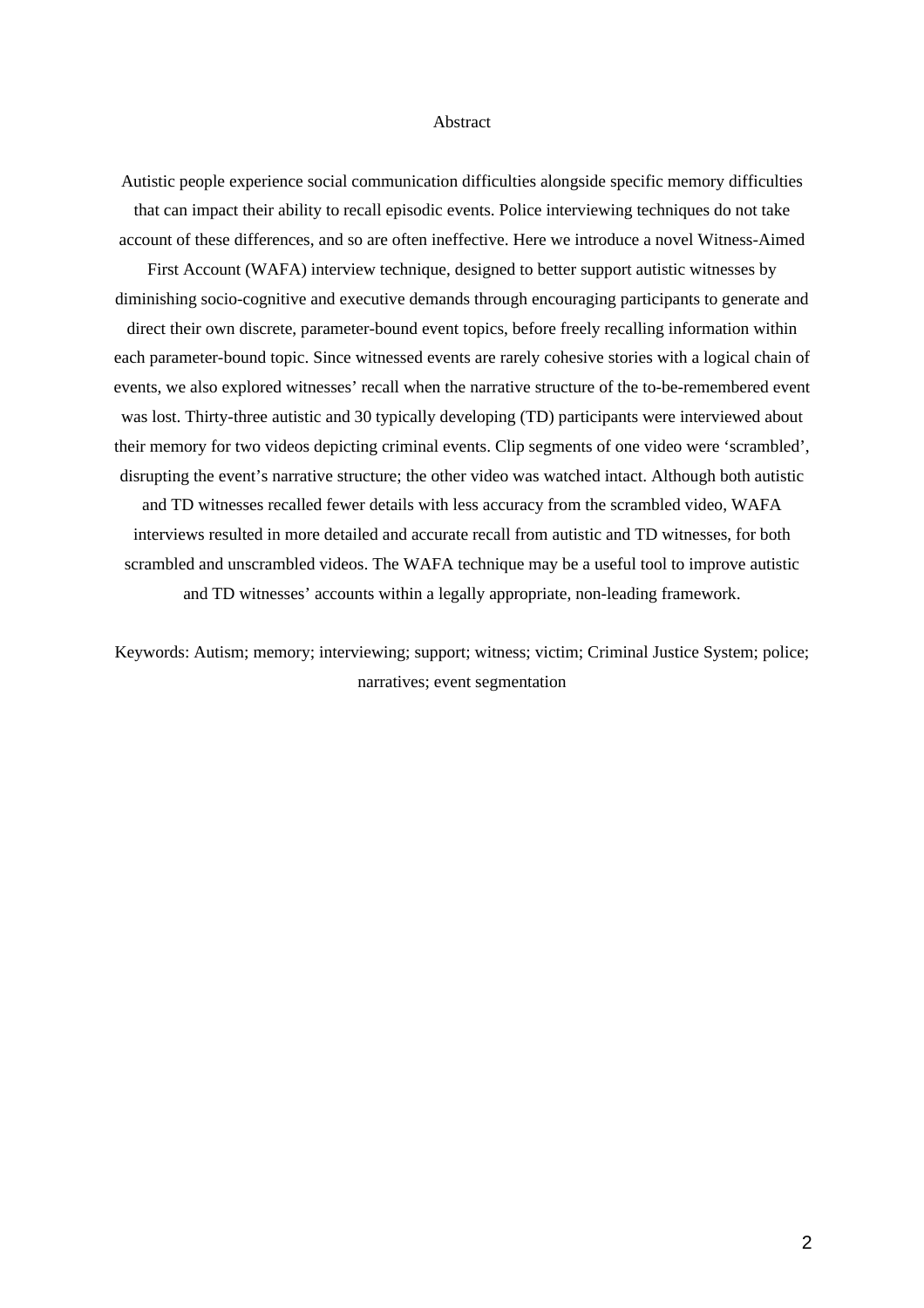# The Witness-Aimed First Account (WAFA): A new technique for interviewing autistic witnesses and victims

Autism spectrum disorder (ASD) is characterised by persistent difficulties in social communication and restricted and repetitive behaviours and interests (APA, 2013). Core characteristics of ASD, such as difficulty in gauging social interactions and understanding the thoughts and intentions of others, have been linked to an increased risk of coming into contact with police as a victim/witness<sup>1</sup> or suspect (e.g., Brown-Lavoie, Viecili, & Weiss, 2014; Chaplin & Mukhopadhyay, 2018; Heeramun et al., 2017; Lindblad & Lainpelto, 2011; Rava, Shattuck, Rast, & Roux, 2017; Tint, Palucka, Bradley, Weiss, & Lunsky, 2017, 2019; Weiss & Fardella, 2018). However, knowledge is currently limited regarding how best to interview autistic individuals in order to elicit the most complete and accurate information about what they have experienced.

The prevalent approach for collecting witness information from adults in England and Wales is to conduct a face-to-face interview, using a phased approach that commences with a free narrative account of what has occurred, followed by a series of more probing questions concerning the topics verbalized during that free recall (e.g., Ministry of Justice, 2011; Milne & Bull, 1999). This approach is deemed important to ensure that memory for the event is uninfluenced by the interviewer. It is ineffective, however, for autistic individuals, who present with a distinct memory profile whereby episodic memory is typically reduced (see Gaigg  $&$  Bowler, 2018), particularly on tasks requiring a free narrative account of experienced events (Adler et al., 2010; Bowler, Gaigg, & Gardiner, 2008; Bowler, Matthews, & Gardiner, 1997; Chaput et al., 2013; Crane & Goddard, 2008; Crane, Goddard, & Pring, 2009, 2010; Crane, Pring, Jukes, & Goddard, 2012; Goddard, Howlin, Dritschel, & Patel, 2007; Tanweer, Rathbone, & Souchay, 2010; Smith, Gardiner, & Bowler, 2007). Autistic individuals also often experience source monitoring difficulties on unsupported free recall tests; for example, in recollecting when, where or with whom an event occurred (e.g., Bennetto, Pennington, & Rogers, 1996; Bowler, Gardiner, & Berthollier, 2004; Bowler et al., 2008; Lind & Bowler, 2009; Cooper, Plaisted-Grant, Baron-Cohen, & Simons, 2016; Maras et al., 2013). Thus, when questioned using a free narrative approach, a growing body of evidence suggests that autistic witnesses typically recall significantly less information about experienced events than typically developing (TD) individuals (e.g., Almeida, Lamb, & Weisblatt, 2019a; Bruck, London, Landa, & Goodman, 2007; Henry, et al., 2017; Maras & Bowler, 2010, 2011, 2012a; Maras, Gaigg, & Bowler, 2012; Mattison, Dando, & Ormerod, 2015, 2018; McCrory, Henry, & Happé, 2007), and often with less accuracy (Maras & Bowler, 2010, 2011; Maras et al., 2012a; Maras, Memon, Lambrechts, & Bowler, 2013).

<sup>&</sup>lt;sup>1</sup> From here on the term 'witness' is used throughout to encompass both third party witnesses and victims who, through providing evidence in the Criminal Justice System, become a witness.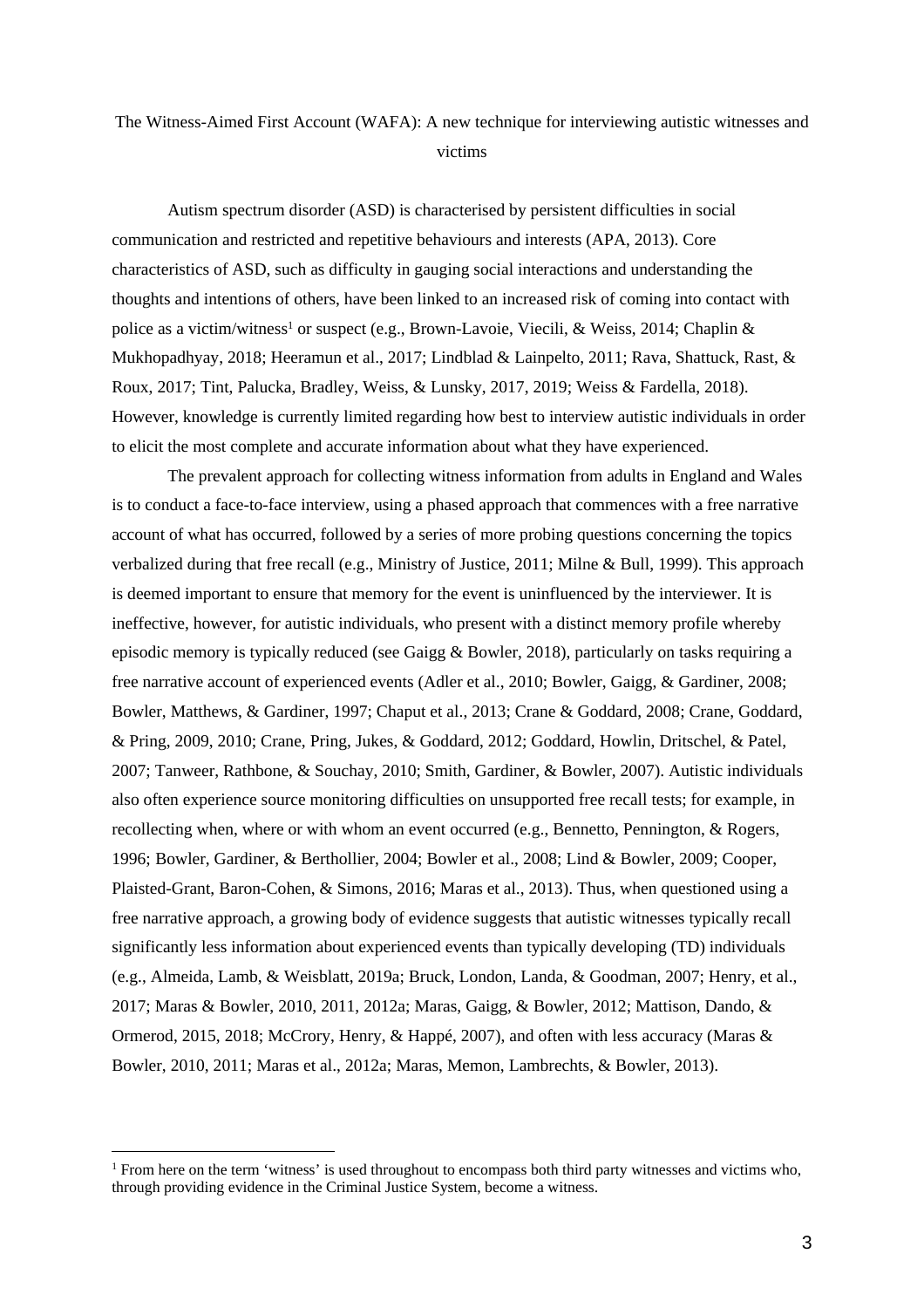Difficulties in encoding and/or retrieving the *relations* among items of experience has been suggested to underlie these episodic memory difficulties in autism (see, e.g., Bowler et al., 2011; Bowler, Gaigg, & Gardiner, 2014; Cooper & Simons, 2019; Gaigg & Bowler, 2018; Gaigg, Gardiner, & Bowler, 2008; Gaigg, Bowler, Ecker, Calvo-Merino, & Murphy, 2015). For example, autistic people make more familiarity-based recognition judgements (which can be mediated on the basis of available item-specific information alone) and fewer autonoetic recollective-based responses, which require drawing on context and the relations among contextual details to aid remembering (e.g., Bowler et al., 2004, 2008; Bowler, Gardiner, & Grice, 2000; Bowler, Gardiner, & Gaigg, 2007; Cooper et al., 2015; Lind & Bowler, 2010; Meyer, Gardiner, & Bowler, 2014; Tanweer et al., 2010; see also Barnes & Baron-Cohen, 2012). Evidence from studies of free recall also suggests that autistic individuals have difficulties drawing on relationships among items, but not item-specific meaning, to facilitate recall (e.g., Gaigg et al. 2008).

Beyond experimental memory paradigms, most autistic people also experience some degree of difficulty in their ability to construct and relate a coherent narrative (Tager-Flusberg, Paul, & Lord, 2005). While generally not differing from language-matched TD individuals on basic aspects of narrative, such as the identification of the main elements of an event (Beaumont & Newcombe, 2006; Capps, Losh, & Thurber, 2000; Hilvert, Davidson, & Gámez, 2016; Hogan-Brown, Losh, Martin, & Mueffelmann, 2013; Losh & Capps, 2003; Tager-Flusberg & Sullivan, 1995), autistic individuals' narratives often lack causation and coherence, particularly with regards to temporality and the causal connection of plot points (e.g., Capps et al., 2000; Diehl, Bennetto, & Young, 2006; Hilvert et al., 2016; King, Dockrell, & Stuart, 2014; Kuijper, Hartman, Bogaerds-Hazenberg, & Hendriks, 2017; Lee et al., 2018; Losh & Capps, 2003; 2006; Losh & Gordon, 2014; McCabe, Hillier, & Shapiro, 2013; Tager-Flusberg, 2000). It has been suggested that these narrative difficulties may be explained in part by difficulties in considering the needs and perspectives of the listener  $(e.g., Baron-$ Cohen, 1988; Colle, Baron-Cohen, Wheelwright, & van der Lely, 2008; Bruner & Feldman, 1993; Goldman, 2008; Hilvert et al., 2016; Tager-Flusberg, 1995; Tager-Flusberg & Sullivan, 1995) as well as in generating, strategically planning and organizing one's recall of an event (Barnes & Baron-Cohen, 2012).

Critically, autistic individuals can utilise the relations among items and produce narratives of a similar quality to TD individuals when the task is structured in a manner that enables the person to organise their responses (e.g., Bowler et al., 1997, 2000, 2008; Hermelin & O'Connor, 1970; Losh & Gordon, 2014; Tager-Flusberg, 1991). For example, when test procedures involve cued and directed recall or recognition retrieval questioning techniques, autistic individuals' performance is often equivalent to that of TD comparison participants (e.g., Bennetto et al., 1996; Bowler et al., 1997, 2004, 2008; Bowler, Gaigg, & Gardiner, 2015; Hare, Mellor, & Azmi, 2007; Zalla et al., 2010; Maras & Bowler, 2011; Maras et al., 2012, 2013; Yamamoto & Masumoto, 2018). This pattern of memory performance in ASD suggests that difficulties arising during spontaneous memory retrieval can be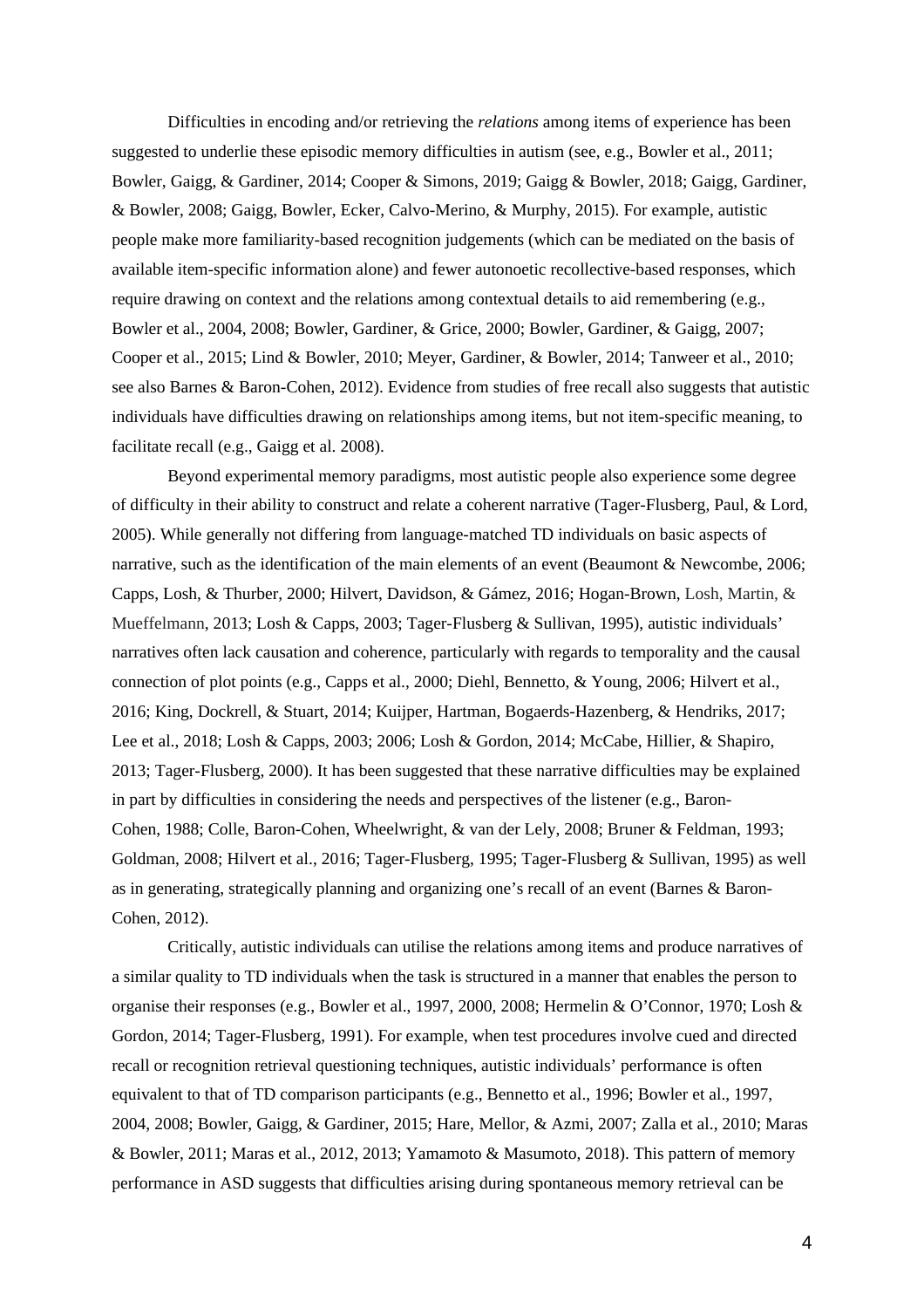compensated through appropriate scaffolds, which has led to the formulation of the Task Support Hypothesis (Bowler et al., 1997, 2004), positing that memory performance in ASD is enhanced on tasks that provide more support for the to-be-remembered material at test.

As well as providing specific support for relational processing, cued recall and recognition tests may also be effective in supporting ASD retrieval difficulties by reducing demands on executive processes, freeing up cognitive resources required to elicit an appropriate search strategy and generate a response (Maister, Simons, & Plaisted-Grant, 2013). This is particularly pertinent because autistic individuals often rely on effortful executive resources as a compensatory mechanism for diminished relational memory in order to retrieve episodic and relational memories (Goddard, Dritschel, Robinson, & Howlin, 2014; Maister, et al., 2013), yet they also often experience broad difficulties in executive functioning (see Demetriou et al., 2018). More directive prompting further serves to diminish the implicit social demands and 'open-endedness' of the task (Kenworthy, Yerys, Anthony, & Wallace, 2008; Ozonoff, 1995; White et al., 2009; White, 2013). These findings are important for the development of theoretically-driven interviewing techniques to improve autistic witnesses' testimony.

However, while cued recall, closed and directed questioning, and recognition questioning techniques may be effective for supporting autistic witnesses to recall more information in laboratory settings, the use of questions that are not preceded by a witness-led account is unacceptable for the purposes of the Criminal Justice System (CJS) for several reasons. First, the questions would be solely guided by what information the *interviewer knows* at the time (e.g., from other witnesses, crime reports, etc.) and, relatedly, what the *interviewer thinks* is important, rather than the full gamut of information witnesses have actually experienced. Second, witnesses tend to produce less information in response to more specific questions as opposed to free recall prompts (e.g., Fisher & Geiselman, 1992; Milne & Bull, 1999), thus reducing the number of topics that can be *safely* explored using cued, directed, closed and recognition-type questions. Third, specific questions can lead witnesses and introduce demand characteristics which can reduce accuracy and increase errors (Fisher & Geiselman, 2010). In the case of autistic witnesses, this is particularly concerning because, although research indicates that they are not more suggestible to memory distortions (Bruck et al., 2007; Maras  $\&$ Bowler, 2011, 2012b; McCrory et al., 2007; North, Russell, & Gudjonsson, 2008), they can be more compliant and prone to guessing when pushed (Chandler, Russell, & Maras, 2019; North et al., 2008; but see Maras & Bowler, 2012b).

Several studies have investigated different techniques for supporting autistic witnesses within a phased interview approach, but none have been shown to be effective in increasing both the amount and accuracy of reported details. Thus, there currently exists no empirically- and theoretically-driven, model for interviewing autistic witnesses. Maras and Bowler (2010) investigated the Cognitive interview (CI; Fisher & Geiselman, 1992) – a widely used, evidence-based police interviewing model that has been shown to increase the amount of correct information that witnesses recall without a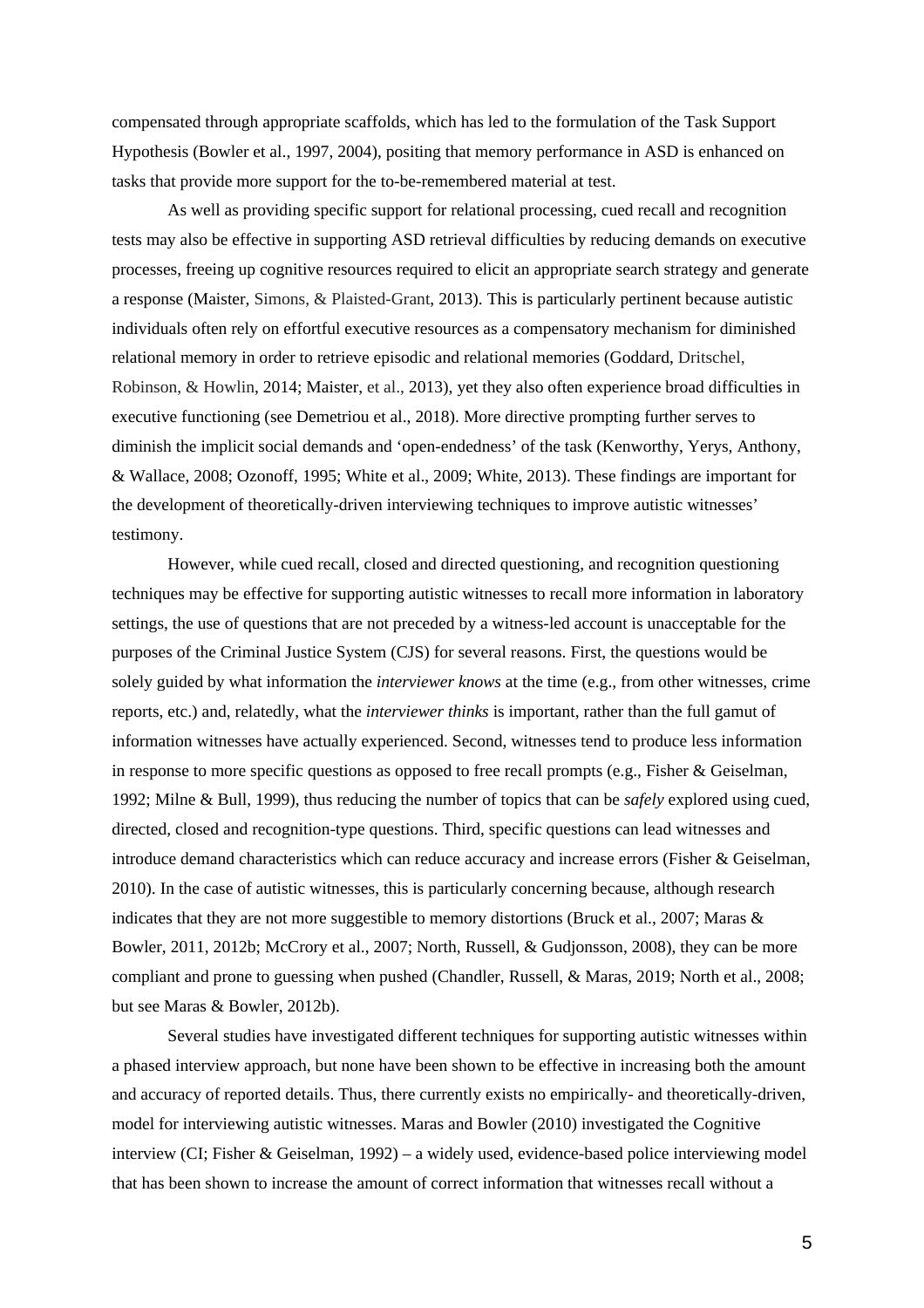concomitant increase in errors (for a meta-analysis see Memon, Meissner, & Fraser, 2010) – but found it to be less effective for autistic adults. Not only did the CI (which includes a 'mental reinstatement of event context' technique) fail to elicit more details from autistic witnesses compared to a structured comparison interview (which had the same number of retrieval attempts and follow up questions but without the cognitive mnemonics), it also resulted in significantly more errors and so reduced the overall accuracy of the information that autistic witnesses recalled compared to TD witnesses. Sketching to reinstate the context at interview (Sketch-RC) is a recently developed variant of the CI which has been found to support witnesses from various populations (e.g., TD adults, older adults, TD children) to recall more information without concomitant increases in errors, and in some cases with significantly reduced errors (e.g., Dando, 2013; Dando, Wilcock, Behnkle & Milne, 2011; Dando, Wilcock, Milne, & Henry, 2009). Here, witnesses are supported to construct a narrative by asking them to sketch the event whilst verbally describing what they are drawing (see Dando, 2013). Mattison et al. (2015, 2018) found that while sketching significantly improved the accuracy of recall of an episodic event in autistic children and adolescents versus a matched group who were unsupported, it did not increase the number of correct details reported by autistic participants, indicating a need for research to explore further techniques.

Given the relevant literature, it is sensible to assume that the memory performance of autistic witnesses may be mediated by interview structure. Most of the current best practice methods, such as the CI, and also the Sketch-RC technique, all rely on an unbounded free narrative recall to commence the interview and to scaffold the questioning that follows. For autistic witnesses, however, a lack of explicit parameters concerning what they are being asked to recall may be problematic (see, e.g., White, 2013). Autistic witnesses are likely to be better supported at retrieval if more specific guidance were offered (see Bowler et al., 2004) alongside directive prompts (e.g., Losh & Capps, 2003) that are nonetheless non-leading and protect the integrity of the information (should criminal proceedings commence at any point thereafter). Here we consider how to support autistic witnesses to provide a free narrative within an evidence-based and legally appropriate verbal interview protocol aimed at eliciting a detailed account of an experienced event.

Adaptations to interview protocols must take account of the way in which autistic individuals perceive, process and retrieve information, as well as the limited or distorted viewing conditions that are often experienced when witnessing events in real life (Memon, Hope, & Bull, 2003). According to event segmentation theory (Zacks & Swallow, 2007; Zacks, Tversky, & Iyer, 2001), in undistorted, uninterrupted viewing conditions, incoming perceptual information is typically automatically segmented into discrete and distinct meaningful event components. This event segmentation is crucial for action comprehension and provides a structure for later memory, facilitating the ease with which items from a particular segment of an event are recalled (e.g., Swallow, Zacks, & Abrams, 2009). For example, people tend to segment events when there are points of change, such as in location, or in actors' positions, movements, goals or intentions (e.g., Hard, Tversky, & Lang, 2006; Newtson,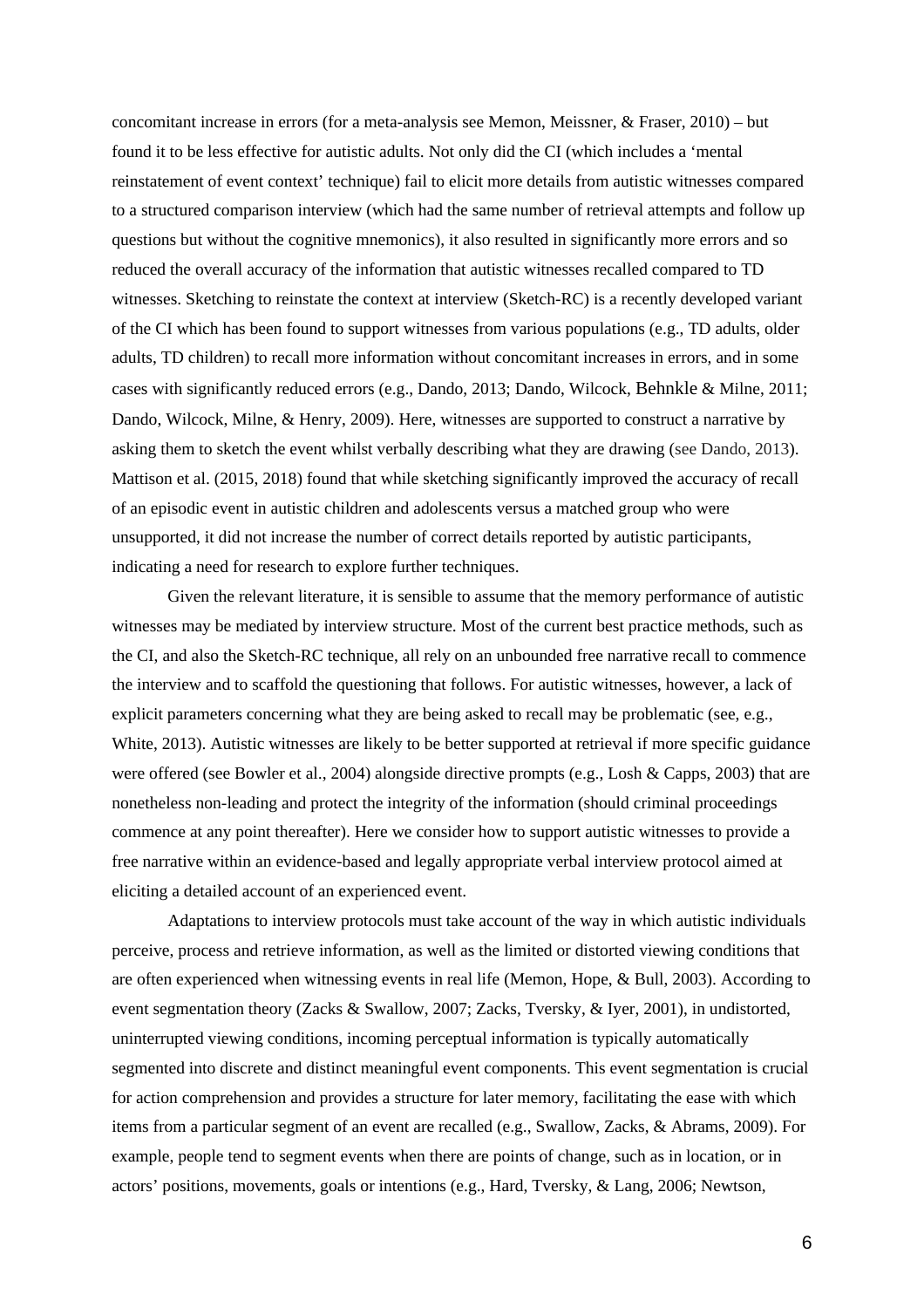Engquist, & Bois, 1977; Speer, Zacks, & Reynolds, 2007; Zacks, 2004). Such 'chunking' enables the viewer to maintain compact representations of extended sequences of acts on-line by decreasing working memory demands, which facilitates the storing of the information in long-term memory for later retrieval (Ongchoco & Scholl, 2019; Sirigu et al., 1995; Zacks et al., 2001). However, autistic individuals may interpret and extract meaning from events differently, which in turn may impact their recall of them (e.g., Berna et al., 2016; Crane, Goddard, & Pring, 2010; Loveland, McEvoy, & Tunali, 1990; Williams, Goldstein, Minshew, 2006). For example, Zalla, Labruyère, and Georgieff (2013) reported that autistic participants had more difficulty identifying event boundaries than TD individuals, which was associated with diminished event recall and poorer memory for event sequences. Together these findings indicate that autistic individuals may not spontaneously utilise an event's naturally occurring segments and breakpoints to scaffold their memory and retrieval to the same extent as TD individuals, which may be related to differences in the way that event information is encoded and organized (see also Miller, Odegard, & Allen, 2014). In the context of recalling witnessed events, this may manifest as a greater difficulty in spontaneously generating a complete narrative of the event, placing greater demand on executive processes (see Maister et al., 2013), which in turn may negatively impact upon the quantity (completeness) and/or quality (accuracy) of information recalled.

#### **The current study**

There is a clear need for an interviewing model that supports an autistic witness' individual processing style whilst utilising parameter-bound retrieval methods, but this must be compatible with both practical frameworks (e.g., *Achieving Best Evidence* guidance; Home Office, 2011) and theoretical understanding of the importance of witness-compatible retrieval (see Fisher & Geiselman, 1992). It must also be beneficial for non-autistic witnesses in order to be of practical value. The aim of the present study was two-fold. First, to empirically test a novel interviewing technique whereby the witness self-segments their memory of an event into their own discrete parameter-bound 'topic boxes' at the outset, before engaging in an exhaustive free recall retrieval attempt (followed by interviewer probing) within the parameters of each topic box in turn. Given that free recall is problematic for autistic individuals, more supportive and witness-compatible interviewing of this nature that provides a frame of reference for the event and its component parts should help. In this novel method, which we refer to as a Witness-Aimed First Account (WAFA) interview, the witness self directs their recall, as would happen during a typical free narrative account, but rather than having a free flow verbalization of the entire event (which is difficult for autistic individuals) they provide their own segmentation of the event. The topic boxes are displayed on post-it notes as a reminder of the structure of the event, reducing demands on executive processes and allowing the witness to focus their search and retrieval strategies within individual segments. In addition to quantitative measures of participants' recall under WAFA vs. control interviews, we also sought qualitative feedback from participant witnesses regarding their perceived utility of the different interview techniques.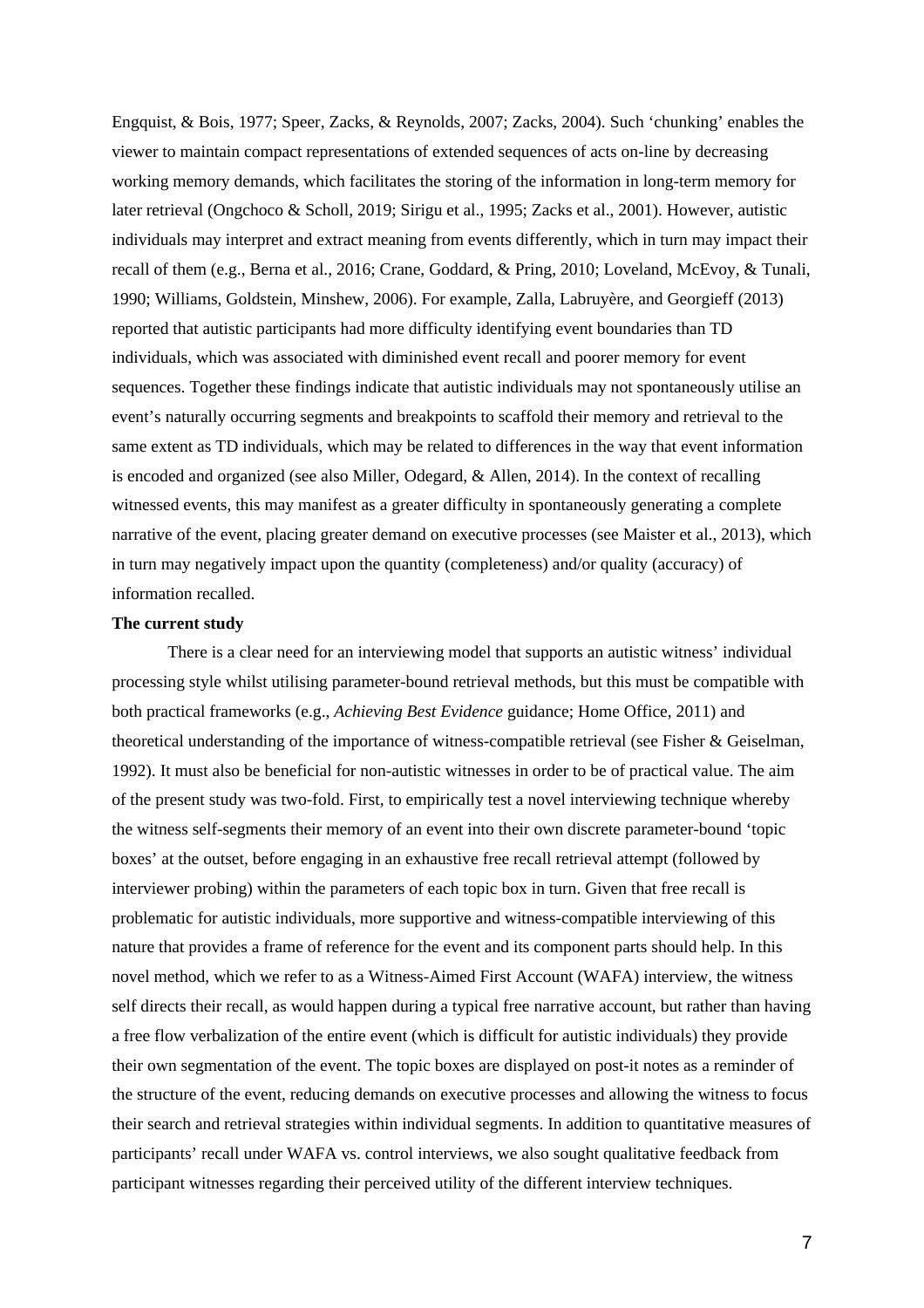Second, we examined whether autistic individuals would be relatively less affected than TD individuals when an event has a weak narrative structure – as is often the case in real life where only partial event information is perceived under poor viewing conditions, or when viewing is interrupted. Here, it was predicted that TD witnesses' recall would appear more similar to autistic witnesses since they too would find it more difficult to generate a narrative. In order to test this, participants viewed two videoed events – one of which was 'scrambled' in 4-5 second segments that cut through the event's natural breakpoints or borders (see Schwan & Garsoffky, 2004; Schwan, Garsoffky, & Hesse, 2000; Swallow et al., 2009) – and the other was viewed intact.

Based on the Task Support Hypothesis and relevant empirical literature, we predicted that WAFA interviews would elicit more detailed and accurate accounts from both autistic and TD mock witnesses. We also expected a diminution in both the completeness and accuracy of recall when the event's narrative is scrambled (compared to when it is intact) for both autistic and TD witnesses, but that this difference would be somewhat attenuated for the autistic group and when interviewed with the WAFA model.

#### **Method**

#### **Design**

The study employed a 2 (Group: ASD vs. TD) x 2 (Interview: WAFA vs. control) x 2 (Video: scrambled vs. unscrambled) mixed design, where Video was within participants (counterbalanced between the two videos, groups, and interview conditions). All participants watched two videos, one of which was scrambled, and were interviewed about each video with either a WAFA interview or control interview. The dependent variable was interview performance, measured by the number of correct and incorrect details reported, and overall accuracy scores (correct details as a function of total details recalled). Immediately following the final interview, each participant completed a questionnaire designed to collect quantitative and qualitative data concerning their interview experience.

## **Participants**

A power analysis using G\*Power3.1 (Faul et al., 2007) indicated that a total sample size of 62 would give 90% power to detect a medium-to-large effect of group and interview type (i.e., to have significant implications for practice). A total of 63 participants were recruited: 33 autistic adults (27 males) and 30 TD adults (16 males). Autistic participants were recruited through existing databases at the University of Bath and City, University of London, and through ongoing recruitment calls for new participants via social media, local autism networks and organisations, and local newspaper advertisements. All autistic participants had received a formal diagnosis of ASD by experienced clinicians through the UK's National Health Service according to DSM–IV (American Psychiatric Association, 2000) or DSM-5 criteria (American Psychiatric Association, 2013), which was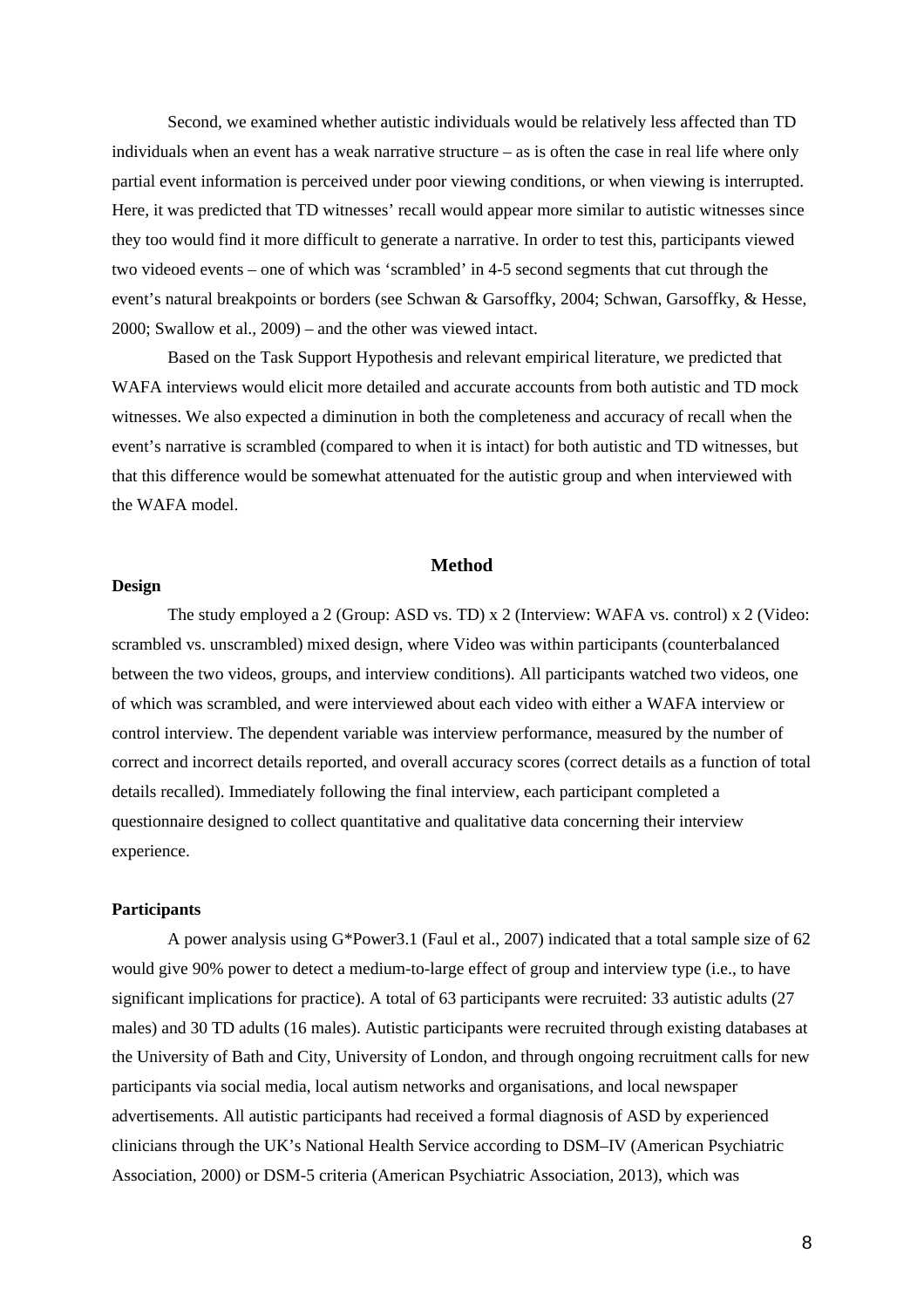confirmed with a copy of their original detailed diagnostic report. Those who had received a diagnosis but were unable to produce a detailed letter received the Autism Diagnostic Observation Schedule, Second Edition (ADOS-2; Lord et al., 2012), to confirm their diagnoses.

TD participants were recruited through social media, local newspaper advertisements and existing contacts and databases. In order to screen for possible undiagnosed ASD, all TD participants completed the Autism-Spectrum Quotient (AQ; Baron-Cohen et al., 2001), and the sample all scored below the recommended cut off of 32 points (Woodbury-Smith et al., 2005). As expected, the ASD group scored significantly higher than TD participants on the AQ,  $t(61) = 10.36$ ,  $p < .001$ ,  $d = 2.63$ . Specific data on ethnicity, socioeconomic status and educational attainment levels were not recorded.

Participants completed Vocabulary and Matrix Reasoning subtests from the Wechsler Adult Intelligence Scale (WAIS-IV; Wechsler, 2008) as indices of verbal and non-verbal ability on which groups were matched. Participants also completed three working memory subtests from the WAIS IV: Digit Span, Arithmetic, and Letter-Number Sequencing, partly to serve as filler tasks between videos and interviews, and partly to establish whether autistic and TD groups differed on a measure of executive function that might be relevant to retrieving complex events. The sum of the standardised scores across the three working memory measures were used as an index of working memory. A series of two-way ANOVAs indicated that there were no main effects of Group, Interview, or Group x Interview interactions for age (all  $ps > 0.156$ ,  $np^2s < 0.03$ ), vocabulary (all  $ps > 0.304$ ,  $np^2s < 0.02$ ), matrix reasoning ( $ps > 138$ ,  $np^2s < 04$ ), or working memory index scores (all  $ps > 515$ ,  $np^2s < 01$ ) (Table 1).

### **Table 1.**

Age and Vocabulary, Matrix, and AQ scores for the ASD and TD groups within each interview condition (standard deviations are in parentheses).

|                              | $ASD (n = 33)$ | TD $(n=30)$   |
|------------------------------|----------------|---------------|
| WAFA $(n = 31)$              | $(n = 16)$     | $(n = 15)$    |
| Age                          | 34.10 (10.77)  | 37.88 (13.74) |
| Vocabulary                   | 11.50(2.68)    | 12.00(1.69)   |
| Matrix                       | 13.06(3.36)    | 12.93(2.74)   |
| Working Memory index         | 34.97 (8.42)   | 33.07 (7.86)  |
| AQ                           | 34.19 (7.79)   | 15.40(7.17)   |
| Control interview $(n = 32)$ | $(n = 17)$     | $(n = 15)$    |
| Age                          | 35.87 (7.81)   | 41.78 (15.74) |
| Vocabulary                   | 10.94(2.70)    | 12.07(2.69)   |
| Matrix                       | 11.19(3.62)    | 12.20(3.82)   |
| Working memory index         | 32.19 (10.69)  | 32.71 (10.04) |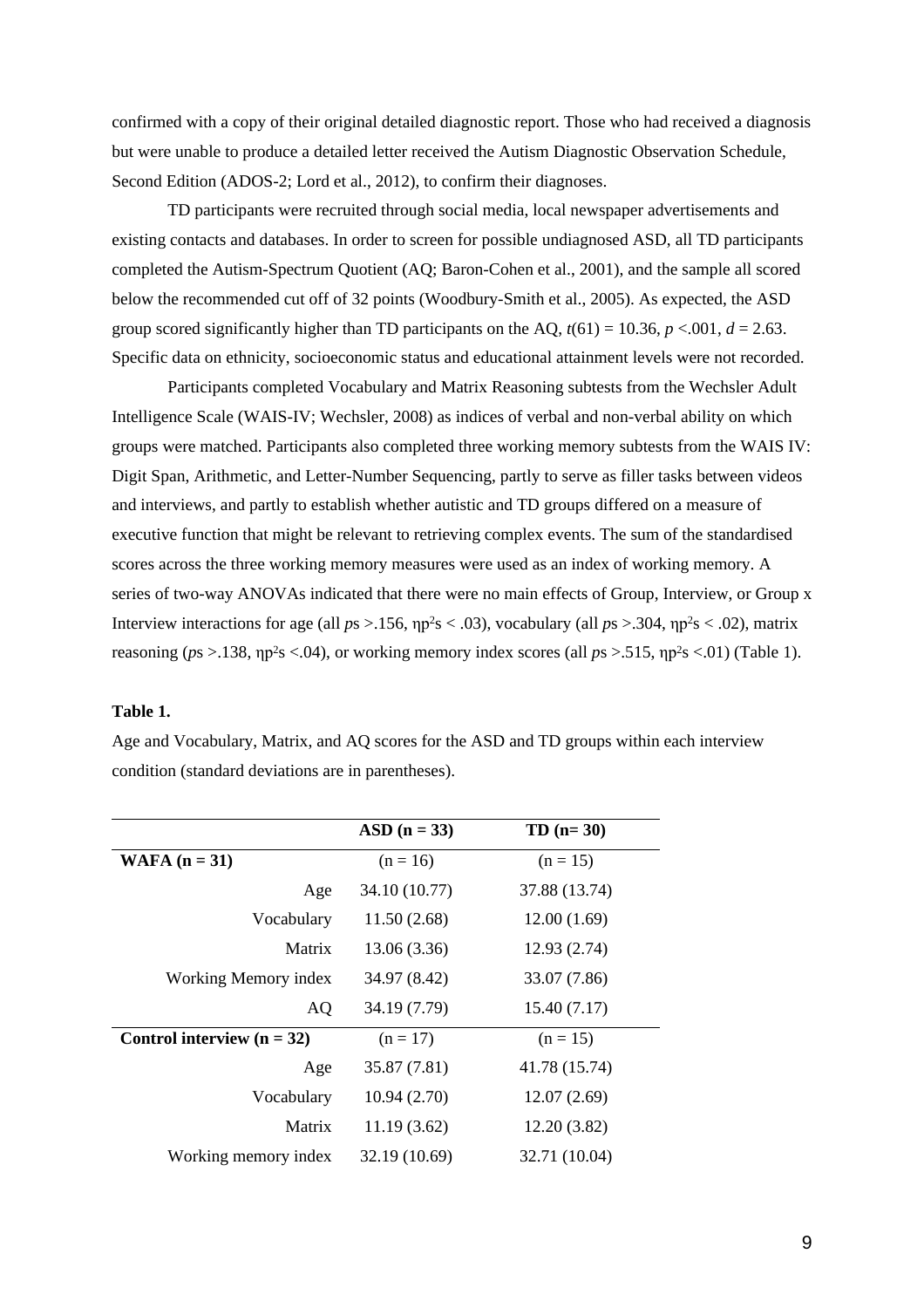*Note.* WAFA*,* Witness-Aimed First Account interview; ASD, autism spectrum disorder; TD, typically developing; AQ, Autism Spectrum Quotient

Participants were reimbursed for their time at standard University rates. The study received ethical approval from the Psychology Ethics committees at the University of Bath (16-026) and City, University of London (PSYETH (S/L) 15/16 210).

#### **Crime stimulus videos**

Two videos were developed specifically for the purposes of this study<sup>2</sup>. One depicted a handbag theft in a car park and the other a fight in a bar, and each video lasted around 1 minute 40 seconds. The video of the handbag theft began with three friends chatting as they walked towards a car in a carpark. After getting in and driving off they spotted another friend walking along and stopped to offer her a lift. Just after she got in the car a young male knocked on the window and began to ask for directions, before reaching in through the open window, grabbing the handbag from the lap of the front passenger and running off. The front passenger got out of the car and ran after him. In the bar fight video, a male was buying drinks at the bar for a female friend, while another female walked over to chat about a coursework assignment. On getting their drinks the male and female walked over to the other side of the bar where they sat down at a table. Their conversation was interrupted by two males talking in raised voices that escalated into shouting. One of the males pushed the other before punching him to the ground and repeatedly punching him twice more. The male friend went over and declared that he was unconscious, while a girl who was sitting behind them called an ambulance. The bar fight and car park theft videos were designed to be broadly similar in terms of number and range of details. For example, each video utilised six actors (all aged between 18-30 years) plus bystanders, portrayed a similar number of key actions before and during the crimes, and comprised visually rich surroundings with additional person, object and surrounding details available. There was no difference in the number of correct details that participants reported between the bar fight (max.  $= 213$ ) reported correct details) or car park theft videos (max.  $= 209$  reported correct details),  $F(1, 60) = 0.25$ ,  $p = .617$ ,  $np^2 = .004$ .

Two versions of each video were created: one with an 'unscrambled' (intact) narrative and the other a 'scrambled' narrative where the event's natural event boundaries and narrative coherence (story) was disrupted. This was determined during a pilot study in which 41 participants indicated where they perceived each video's natural event boundaries to start and finish. Response frequencies were then plotted on a time graph and 4-5 second segments of the video were selected that cut across

<sup>2</sup> The stimulus videos are available online at: [https://www.youtube.com/playlist?list=PLV9WU7h\\_aldknW3zmWzrgMO7rEBtNrfVD](https://www.youtube.com/playlist?list=PLV9WU7h_aldknW3zmWzrgMO7rEBtNrfVD)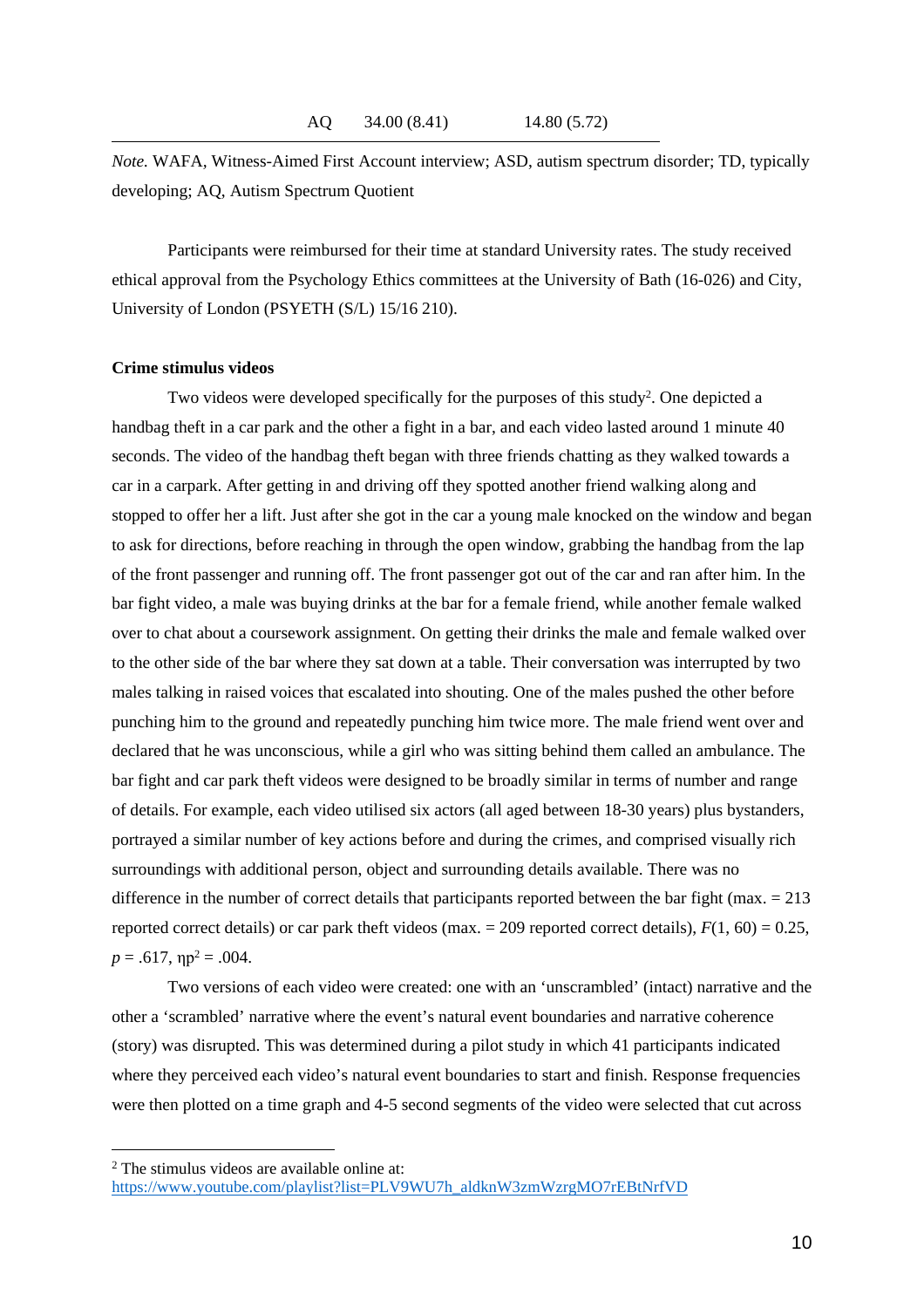these natural event boundaries. Videos were then reconstructed by placing these clip segments in a random order, thus removing each video's natural segmentation and narrative structure to form scrambled versions.

#### **Procedure**

Participants were tested individually in dedicated laboratory space at the University of Bath or City, University of London. After watching the first video participants completed unrelated tasks (including WAIS subtests) for approximately 30 minutes, before they were interviewed about the video under their assigned interview condition (WAFA vs. control). Following a break, they watched the second video, followed by unrelated tasks (the remaining WAIS subtests) again taking around 30 minutes, before they were interviewed for their memory of the second video (using the same assigned interview condition as before). The order in which the videos were presented and whether the handbag theft or bar fight was scrambled was counterbalanced between participants and interview conditions.

**Interviews.** The WAFA interview procedure was developed specifically for this research by the first two authors. All interviews were conducted by one of three female research assistants who were trained in accordance with the UK investigative interview model (PEACE) and Achieving Best Evidence guidance (Home Office, 2011) by the second author. Interviews in both conditions were preceded by a rapport phase in which the interviewer engaged in conversation with the participant about a neutral topic of interest, such as whether they had taken part in research before, and then an 'engage and explain' phase where the interviewer outlined the purpose and structure of the interview (which differed for control and WAFA interviews – see below for details). Participants were informed that the interviewer had not seen the video themselves and that they should therefore describe the event in as much detail as possible. They were instructed to recall everything that they could remember, even if only partial pieces of information came to mind, but not to guess.

*Control interviews* then asked participants to engage in an exhaustive and uninterrupted free recall attempt of the entire video. After the witness had indicated that they had come to the end of their free recall attempt they were then asked follow-up witness-compatible tell/explain/describe questions that probed the witness' initial account in more detail. If the witness did not refer to an event or action they were not questioned about it; however, if they recalled that 'a guy was knocked out' they would be probed for further details of this (how, who, where, when, etc.) adopting the same language that was used by the witness (e.g., 'describe the guy who got knocked out').

*WAFA interviews* asked witnesses to self-segment their free narrative recollection from the beginning. This was achieved through asking the witness: 'In just a couple of sentences or a few words, what was the most important event that happened in the video'. The interviewer noted down the event on a post-it note which was then displayed on the wall adjacent to the desk and visible to both interviewer and witness. They were then thanked and informed that the interviewer would return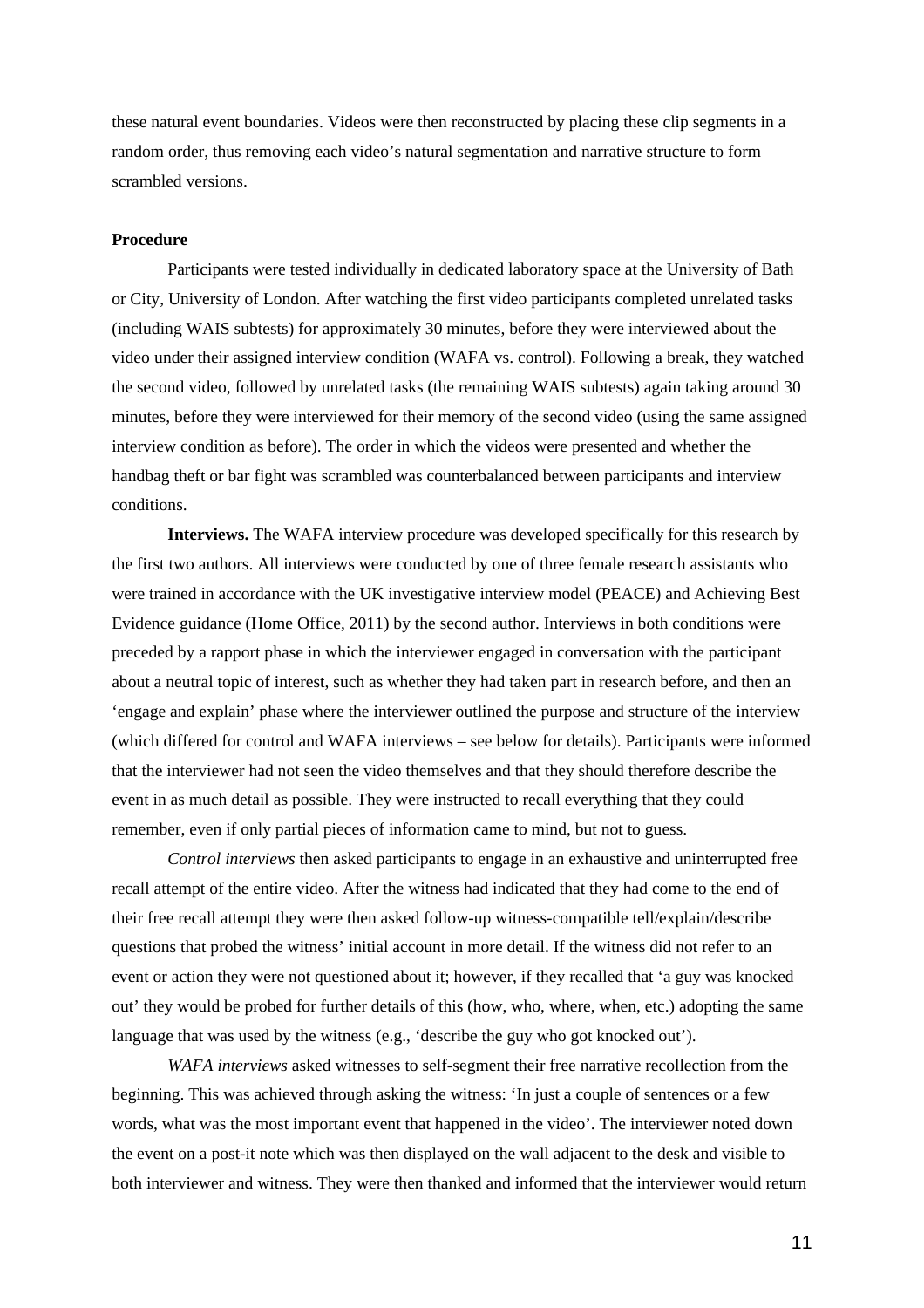to that event in a short while. They were then asked, 'tell me something else that happened', which was again noted and displayed on a post-it note. This continued until the participant indicated that they had completed segmenting the events (see Figure 1 for an example). Once complete, the interviewer then revisited each of the self-directed free narrative topics in turn, and in the order that the witness recalled them, asking the witness to provide a free recall account within that topic. This was then followed by tell/explain/describe questions probing further detail about each event with the same witness compatible-questioning used in the control interviews.



Figure 1. Example of self-segmentation of recall by a participant in phase 1 of the WAFA interview condition.

All interviews concluded with a closure phase, in which the participant was thanked for their time and asked if they would like to add to or change their account or if they had any questions.

**Post Interview Questionnaire.** A paper-based post-interview perceptions questionnaire was devised for this study. The questionnaire comprised a total of 11 questions, of which two were openended, six were Likert-style questions, two were dichotomous (yes/no), and one offered a three-choice response (too fast/ too slow/ about right) (Appendix A). Participants in both conditions completed 10 of the 11 questions, the final question (which asked about how useful they found the post-it notes) was completed by participants in the WAFA condition only.

#### **Interview coding**

Interviews were transcribed and then each unit of detail that participants recalled was coded as correct (if it matched that in the video) or incorrect (e.g., describing the perpetrator's jumper as blue when in fact it was grey, or reporting an object that was not present in the video at all). Phrases were broken down and scored at the finest level of detail available. For example, a participant who reported, "A friend got in [action] the woman's [gender] car [object], wearing a brown [description] coat [clothing] and red [description] backpack [object]. Her [gender] name was Sarah [name] and she was headed into town [action]" would receive 10 points (assuming that none of these details had already been mentioned previously). Accuracy scores were calculated by dividing the number of correct details reported by the total number of details (i.e., correct + incorrect details) reported. Items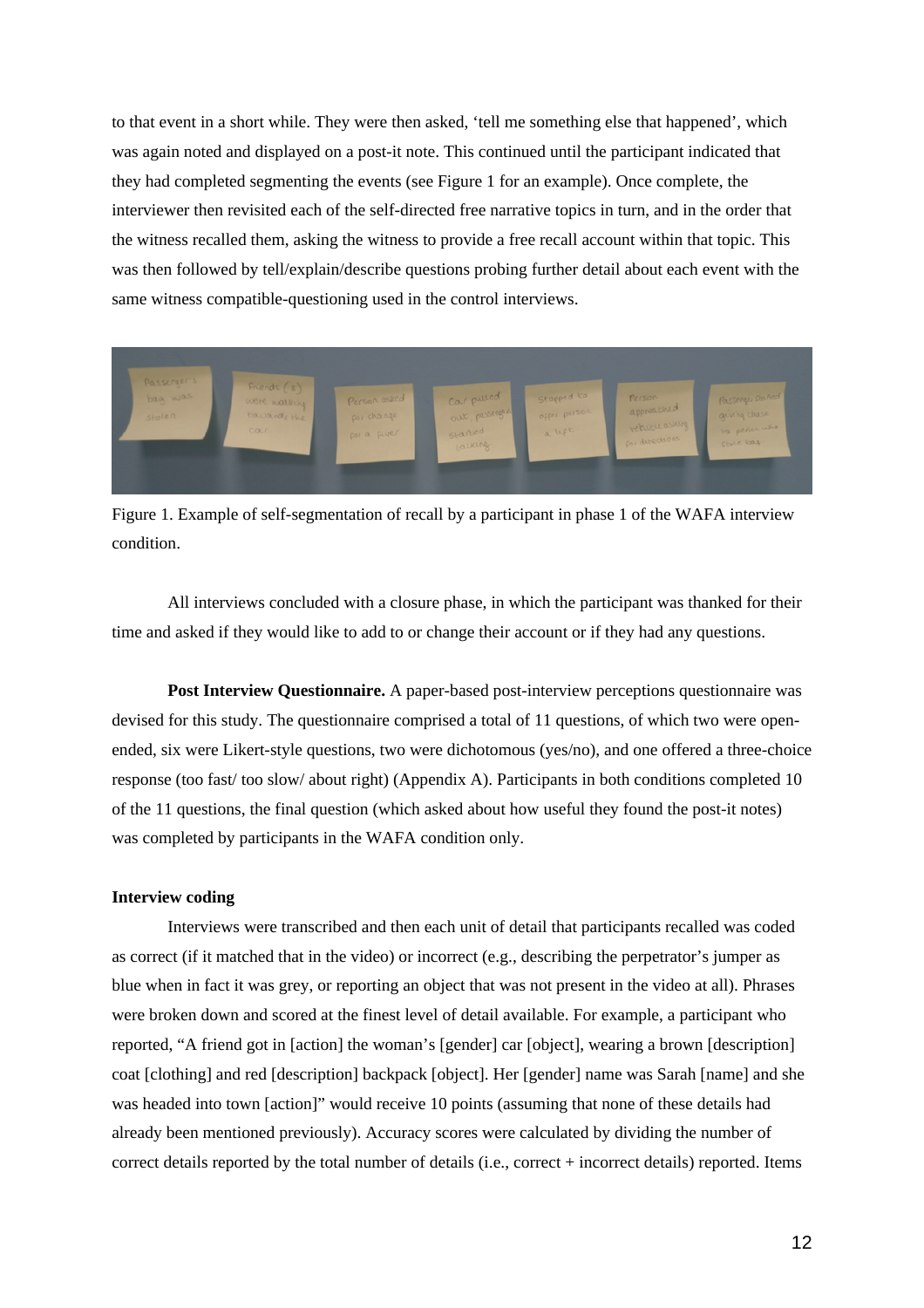were only scored the first time they were mentioned, and statements that could not be verified or expressed opinion (e.g., 'he looked a bit shifty') were not coded. Twenty-three interviews (18.25%) were randomly selected and blindly recoded by an independent coder against the original videos. Strong agreement was reached between the raters, with intraclass correlation coefficients of .93 for correct details and .90 for incorrect details.

### **Analysis plan and preliminary analyses**

To examine the effects of group, interview technique and video narrative on witnesses' recall performance, three 2 (Group: ASD vs. TD) x 2 (Interview: WAFA vs. Control) x 2 (Video: Scrambled vs. Unscrambled) mixed ANOVAs (where Video was within participants) were conducted for correct details, incorrect details (errors), and overall accuracy scores, respectively. An alpha value of lower than .05 was used to indicate significant effects and partial Eta squared (ηp<sup>2</sup>) are reported throughout as estimates of effect sizes.

Inspection of the data revealed an outlier from the TD group as recalling an unusually high number of details (>3.5 *SD*s from the mean), and they were excluded from the analyses. Shapiro-Wilk tests of normality indicated that, with two exceptions, all dependent variables (i.e., correct details, errors, and accuracy) were normally distributed in each Group x Interview x Video narrative condition combination ( $p_s$  > .104). The two exceptions were that: a) the autistic group's accuracy scores in the control interview condition were negatively skewed for unscrambled videos; and b) the TD group's error scores in the WAFA condition were positively skewed for unscrambled videos (*p*s < .024). To correct this, square root transformations were applied to total error scores, while accuracy scores were reflected and square rooted. Analyses were run first with the original (untransformed) data and then again with the transformed data, and the pattern of findings remained the same. To aid interpretation of the data (e.g., regarding the absolute number of errors made) and because ANOVAs are considered to be fairly robust to deviations from normality (e.g., Schmider, Ziegler, Danay, Beyer, & Bühner, 2010), findings from the untransformed data are reported below. Levene's test for equality of variances indicated homogeneity of variances across all DVs (*p*s > .121).

### **Results**

Table 2 displays the number of correct details, errors, and accuracy proportions of recall by autistic and TD witnesses within each interview and video narrative condition.

*Correct details.* A 2 (Group: ASD vs. TD) x 2 (Interview: WAFA vs. Control) x 2 (Video: Scrambled vs. Unscrambled) mixed ANOVA revealed a significant main effect of Group, *F*(1, 58) = 4.59,  $p = .036$ ,  $np^2 = .07$ , with autistic participants recalling significantly fewer correct details ( $M =$ 105.33, *SD* = 31.86) than TD participants (*M* = 122.78, *SD* = 30.44) overall. There was also a main effect of Interview,  $F(1,58) = 4.08$ ,  $p = 0.048$ ,  $np^2 = 0.07$ , whereby, irrespective of Video or Group, more correct details were recalled in WAFA interviews (*M* = 121.73, *SD* = 30.91) compared to control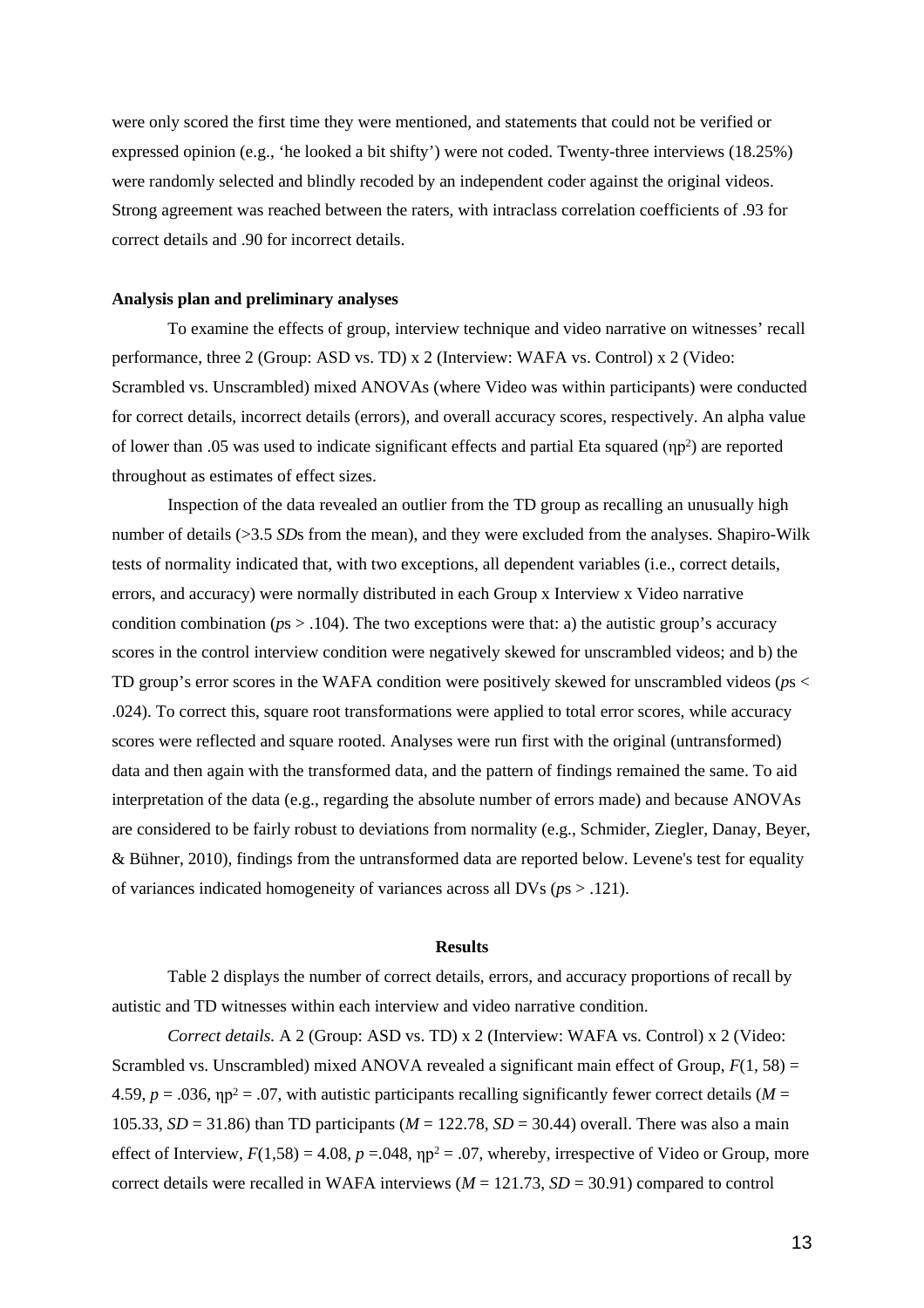interviews ( $M = 105.48$ ,  $SD = 31.79$ ). Finally, there was a main effect of Video,  $F(1, 58) = 61.88$ , *p*  $\leq$ .001,  $np^2$  = .52. All participants recalled significantly fewer correct details from the scrambled video versions ( $M = 99.38$ ,  $SD = 35.24$ ) than the unscrambled video versions ( $M = 127.83$ ,  $SD = 34.82$ ).

There were no Video x Group,  $F(1, 58) = 0.25$ ,  $p = .875$ ,  $np^2 < .01$ , Video x Interview,  $F(1,$ 58) = 0.34,  $p = .563$ ,  $np^2 = .01$ , Group x Interview,  $F(1,58) = 0.02$ ,  $p = .882$ ,  $np^2 < .01$ , or Video x Group x Interview interactions,  $F(1, 58) = 0.09$ ,  $p = .765$ ,  $np^2 < .01$  (Figure 2).



Figure 2. Correct details recalled for scrambled and unscrambled video narratives by autistic and TD groups in WAFA and control interviews (with 95% confidence error bars).

*Errors*. There was a significant main effect of Video,  $F(1, 58) = 4.31$ ,  $p = .042$ ,  $np^2 = .07$ , with significantly more incorrect details recalled in videos which had a scrambled narrative  $(M =$ 18.23,  $SD = 10.07$ ) compared to unscrambled videos ( $M = 15.96$ ,  $SD = 8.76$ ). There was no effect of Interview,  $F(1, 58) = 1.68$ ,  $p = .200$ ,  $np^2 = .03$ , or Group,  $F(1, 58) = 0.78$ ,  $p = .380$ ,  $np^2 = .01$ , and none of the Video x Group,  $F(1, 58) = 0.30$ ,  $p = .584$ ,  $np^2 = .01$ , Video x Interview,  $F(1, 58) = 0.29$ ,  $p = 0.29$  $= .593$ ,  $np^2 = .01$ , Group x Interview,  $F(1, 58) = 0.28$ ,  $p = .599$ ,  $np^2 = .01$ , or Video x Group x Interview interactions were significant,  $F(1, 58) = 0.01$ ,  $p = .945$ ,  $np^2 < .01$  (Table 2).

*Accuracy.* There was a main effect of Interview,  $F(1, 58) = 8.56$ ,  $p = .005$ ,  $np^2 = .13$ , whereby participants were significantly more accurate in WAFA (*M* = .89, *SD =* .04) compared to control interviews ( $M = .84$ ,  $SD = .07$ ). There was also a main effect of Video,  $F(1, 58) = 34.34$ ,  $p < .001$ , np<sup>2</sup>  $=$  .37. Participants were significantly less accurate in recalling videos that had a scrambled narrative  $(M = .84, SD = .08)$  than those which had an unscrambled narrative  $(M = .89, SD = .06)$ . There was no main effect of Group,  $F(1, 58) = 0.25$ ,  $p = .620$ ,  $np^2 < .01$ , or significant Video x Group,  $F(1, 58) =$ 0.02,  $p = .897$ ,  $\eta p^2 < .01$ , Video x Interview,  $F(1, 58) = 0.54$ ,  $p = .467$ ,  $\eta p^2 = .01$ , Group x Interview,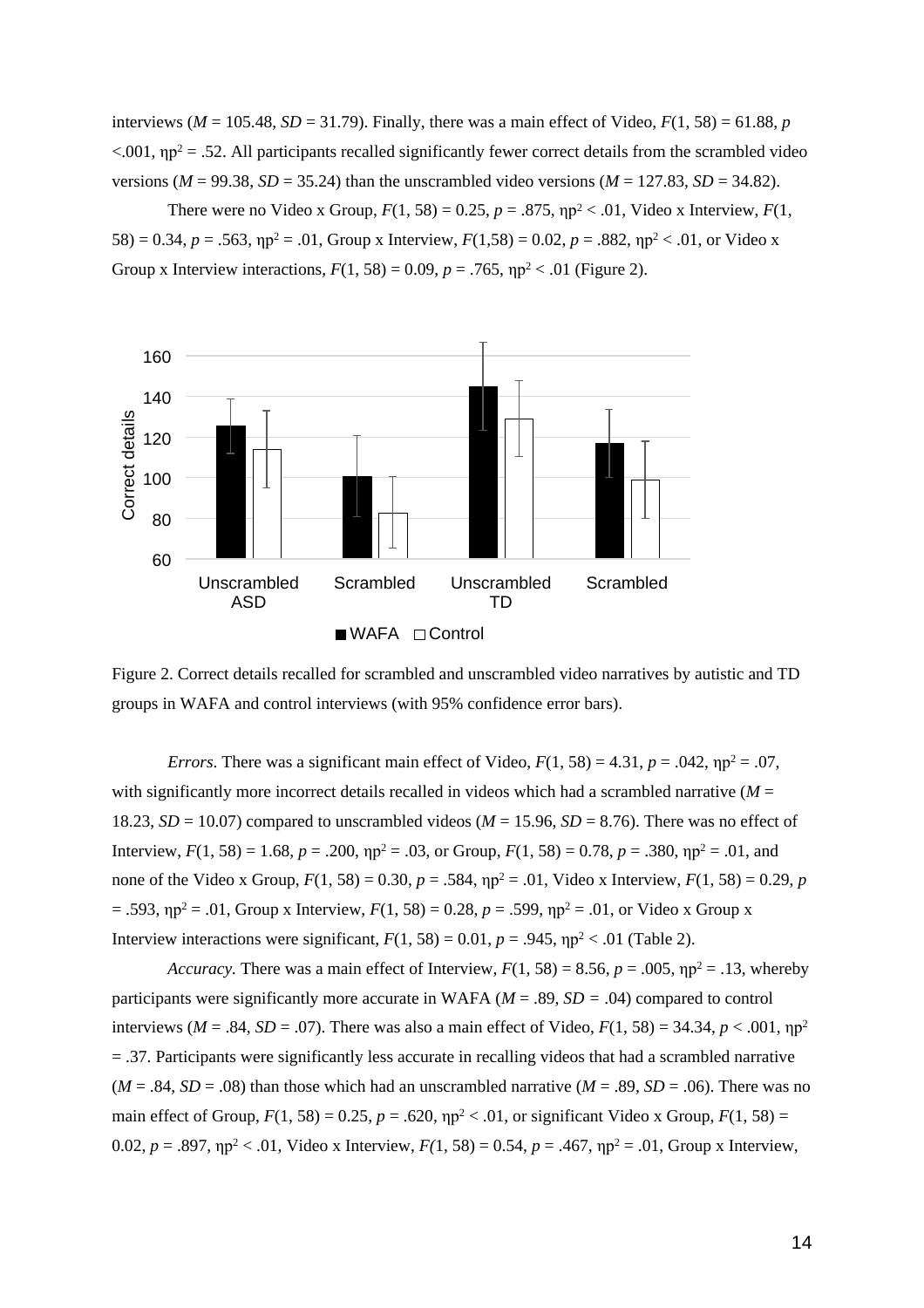

 $F(1, 58) = 0.45$ ,  $p = .504$ ,  $np^2 = .01$ , or Video x Group x Interview interactions,  $F(1, 58) = 0.34$ ,  $p =$ .563,  $np^2 = .01$  (Figure 3).

Figure 3. Accuracy of recall of scrambled and unscrambled videos by autistic and TD groups in WAFA and control interviews (with 95% confidence error bars).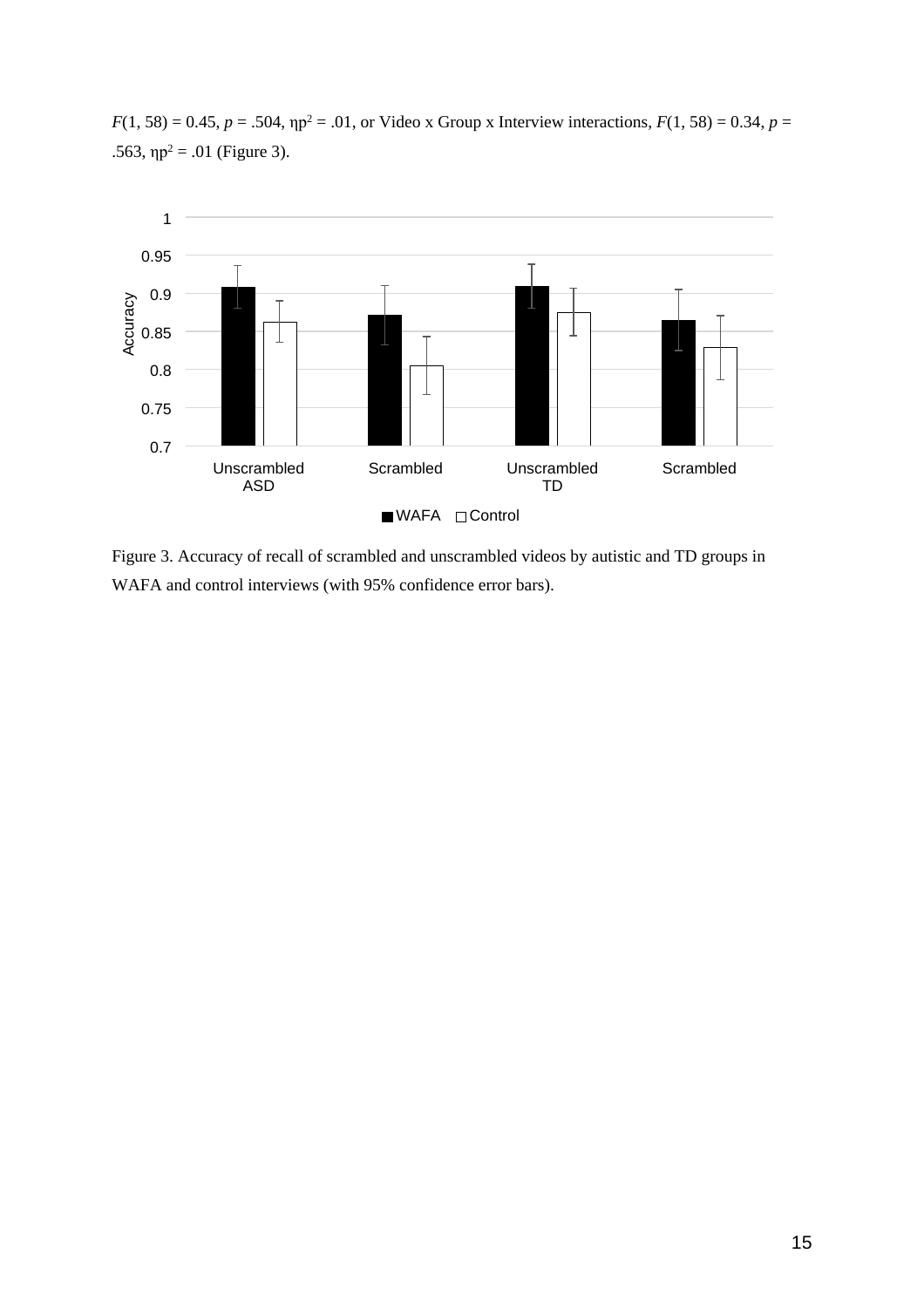|                   | <b>ASD</b>               |                             | TD                    |                             |
|-------------------|--------------------------|-----------------------------|-----------------------|-----------------------------|
|                   | <b>WAFA</b><br>interview | <b>Control</b><br>interview | <b>WAFA</b> interview | <b>Control</b><br>interview |
| Unscrambled video |                          |                             |                       |                             |
| Correct details   |                          |                             |                       |                             |
| Mean (SD)         | 125.41 (25.23)           | 113.97 (36.83)              | 144.97 (38.98)        | 129.04 (32.42)              |
| Range             | 87-171                   | 47-163                      | 84.5-213              | 81-193                      |
| Errors            |                          |                             |                       |                             |
| Mean (SD)         | 13.13(6.74)              | 17.56(9.26)                 | 15.47(10.16)          | 17.79 (8.58)                |
| Range             | $2 - 25$                 | $3 - 37$                    | $4 - 43$              | $1 - 32.5$                  |
| Accuracy score    |                          |                             |                       |                             |
| Mean (SD)         | .91(.04)                 | .86(.04)                    | .91(.04)              | .88(.06)                    |
| Range             | $.81 - .98$              | $.73 - .96$                 | $.83 - .96$           | $.77 - .99$                 |
| Scrambled video   |                          |                             |                       |                             |
| Correct details   |                          |                             |                       |                             |
| Mean (SD)         | 100.72 (37.51)           | 82.91 (34.13)               | 116.97 (30.23)        | 99.00 (32.75)               |
| Range             | 53.5-189                 | 25-158.5                    | 68.5-161              | 59-177                      |
| Errors            |                          |                             |                       |                             |
| Mean (SD)         | 15.34 (9.58)             | 18.74 (9.37)                | 19.07 (11.43)         | 20.04 (10.29)               |
| Range             | $3 - 35$                 | $6 - 39$                    | $4 - 44$              | $4 - 37$                    |
| Accuracy score    |                          |                             |                       |                             |
| Mean (SD)         | .87(.07)                 | .81(.09)                    | .86(.06)              | .83(.08)                    |
| Range             | $.77 - .96$              | $.61 - .93$                 | $.78 - .96$           | $.70 - .96$                 |

Table 2. Number of correct details, errors (incorrect details) and accuracy proportion scores as a function of group, interview condition, and video narrative

*Note.* WAFA, Witness-Aimed First Account; ASD, autism spectrum disorder; TD, typically developing; SD, standard deviation

## **Qualitative analysis of interviewee feedback**

Questions 1 and 2 of the post interview questionnaire asked all participants to explain what they liked about the interview (Q1), and what they did not like about the interview (Q2) using an open-ended invitation for each. Responses were analysed through a qualitative content analysis (Schrieier, 2012) by a research assistant who was naïve to experiential design. Using an inductive data-driven approach, responses were open coded in the first instance, before being organized into categories. Meaning was then abstracted from the categories (Elo & Kyngäs, 2008), resulting in the emergence of a number of unique coding dimensions (primary codes) for each of the two questions. A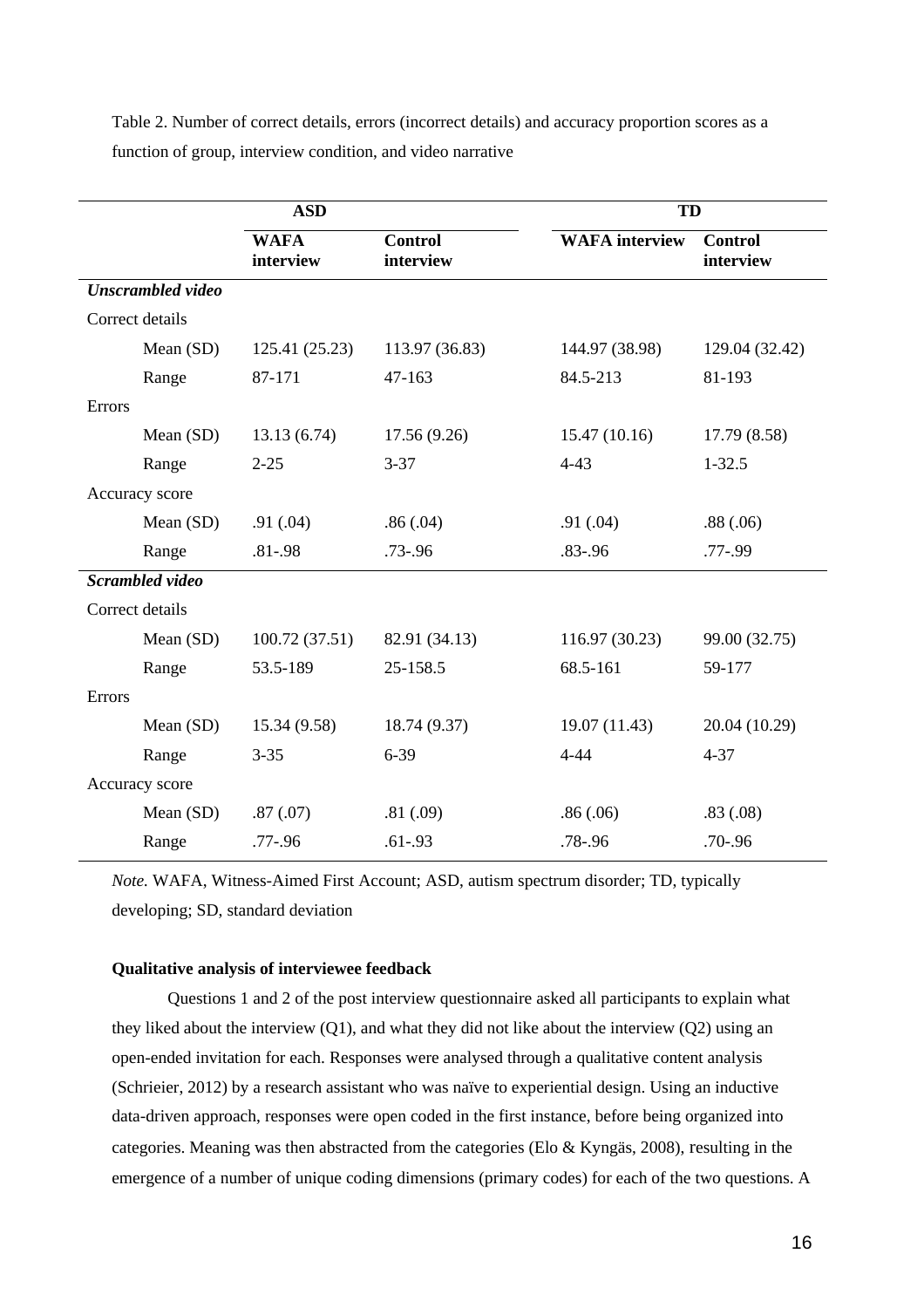random selection of 25% of the questionnaires were then coded by a second research assistant (who was also naïve to the experiential design) with reference to the first coder's codebook, which listed all codes along with their definitions and examples of each code. Agreements and disagreements between both coders were tallied. Cohen's Kappa was used to assess the level of agreement between the two coders, which revealed a high level of agreement, Kappa = .901,  $p = .002$ .

The primary codes that emerged for question 1 concerned the procedure/structure of the interview, the social experience/environment, and memory performance. For ease we labelled all responses or comments regarding the interview structure and process as 'interview'. Specific references to the interpersonal experience or the social context of the interview were coded as 'social' and references to perceived memory performance benefits were coded as 'memory' (see Table 3 for exemplar verbatim quotes).

Table 3. Exemplar quotes from post-interview feedback regarding what witnesses liked about the interview (participant group and interview condition are denoted in parentheses).

| <b>Interview</b>                                                                                                |  |
|-----------------------------------------------------------------------------------------------------------------|--|
| I really liked the compartmentalized approach to getting what information I had<br>retained from me (ASD, WAFA) |  |
| It was structured and the post it notes helped expand and elaborate (ASD, WAFA)                                 |  |
| Post it notes created a helpful timeline (ASD, WAFA)                                                            |  |
| The bare details were taken quickly and then fleshed out later (TD, WAFA)                                       |  |
| I liked it how we would go back to the post it notes which allowed me to remember<br>crucial details (TD, WAFA) |  |
| <b>Social</b>                                                                                                   |  |
| The woman was helpful and encouraging (ASD, control interview)                                                  |  |
| Interviewer was friendly and patient (ASD, WAFA)                                                                |  |
| It was a relaxed atmosphere (TD, WAFA)                                                                          |  |
| I liked how informal it was, no pressure (TD, control interview)                                                |  |
| <b>Memory</b>                                                                                                   |  |
| Encouraged me to use my memory and to keep the memory in my head (ASD,<br>WAFA)                                 |  |
| Precise questions with opportunity to reflect helped my memory (TD, WAFA)                                       |  |
| In-depth questions challenged my memory and helped me to think (TD, WAFA)                                       |  |
| Allowed me to tell exactly everything I remembered, lead by me (TD, control<br>interview)                       |  |
| The questions helped my memory (TD, control interview)                                                          |  |

17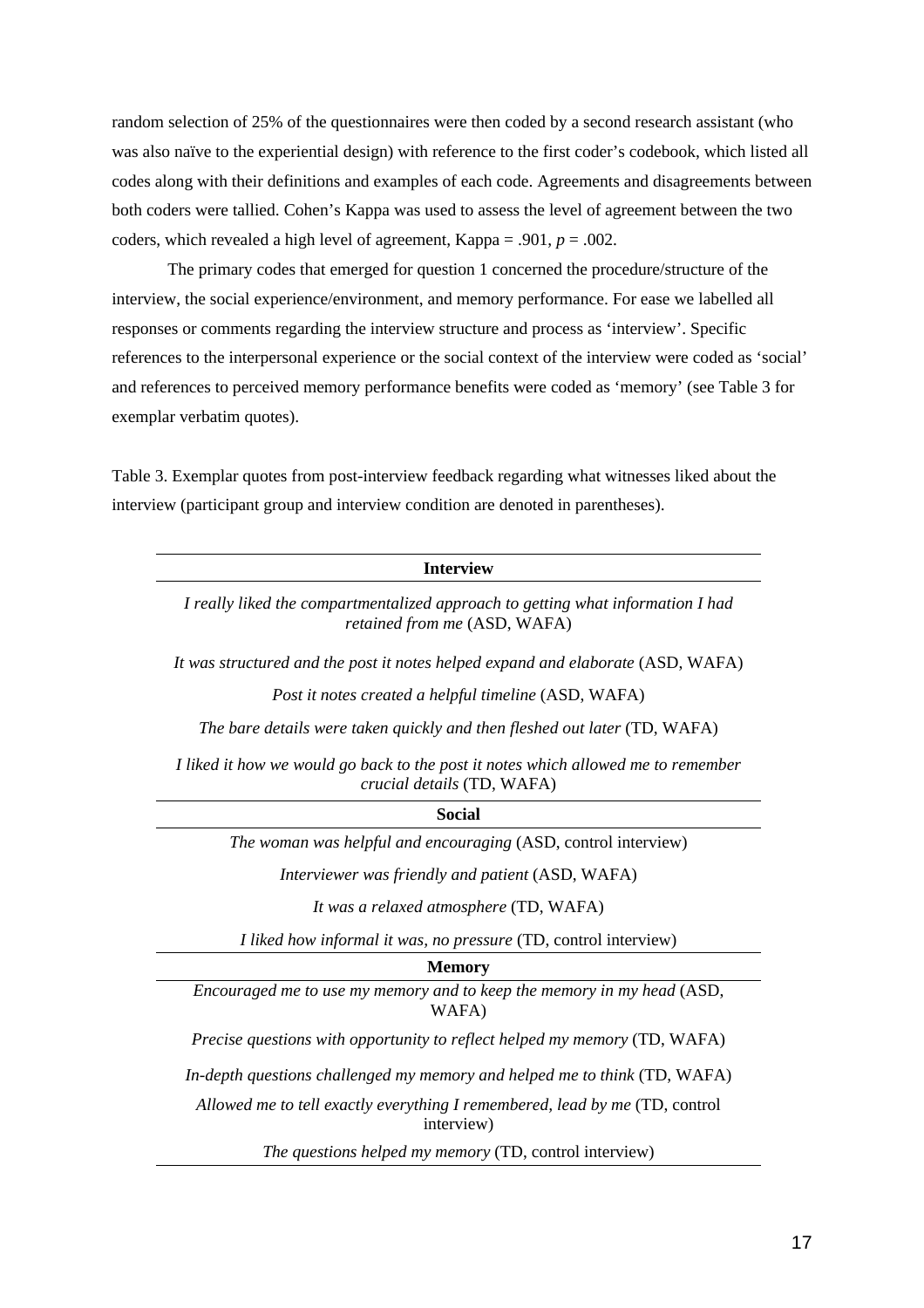Overall,  $45.1\%$  (n = 23) of participants stated they liked the interview structure/procedure (Q1) code 1), 58.8% (n =30) participants stated they liked the interpersonal experience/social context (O1) code 2), while 25.5% (n =13) participants stated that they liked the memory benefits (Q1 code 3). Fisher's exact tests revealed that significantly more participants in the WAFA interview condition liked the interview structure/process (62%) versus participants in the Control (25%),  $p = .016$ . There were no significant differences between conditions for the number of participants who reported liking the social context (WAFA 46%; Control 72%),  $p = 0.055$ , or who reported liking the memory performance benefits (WAFA 36%; Control 16%), *p* = .098.

The three primary codes that emerged for question 2 concerned a positive response (that there was *nothing they did not like*), the procedure/structure of the interview, and the social experience/environment. For ease we labelled positive responses as 'positive'. Negative comments regarding the interview structure and interview process (i.e.., aspects of the procedure that were fixed) were labelled as 'interview negative' and specific references to not liking the interpersonal experience or the social context of the interview (i.e., how the witnesses felt in the presence of another person and in a situation that they could not control) were coded as 'social negative' (please see Table 4 for exemplar verbatim quotes).

Table 4. Exemplar quotes from post-interview feedback regarding what witnesses did not like about the interview (participant group and interview condition are denoted in parentheses).

| <b>Positive</b>                                                                                                                                  |
|--------------------------------------------------------------------------------------------------------------------------------------------------|
| Nothing it was fine (ASD, control interview)                                                                                                     |
| <i>Nothing</i> (ASD, control interview)                                                                                                          |
| The interview was as it should have been (TD, WAFA)                                                                                              |
| <b>Interview Negative</b>                                                                                                                        |
| I don't enjoy the interrogation/communication part (ASD, WAFA)                                                                                   |
| <i>It was a bit slow paced</i> (ASD, control interview)                                                                                          |
| Being asked questions after being asked a question that was initially asked earlier as<br><i>a prompt to elaborate</i> (ASD, control, interview) |
| <i>Repeating questions was tedious (ASD, control interview)</i>                                                                                  |
| <b>Social Negative</b>                                                                                                                           |
| <i>The feeling of uncertainty'</i> (TD, control interview)                                                                                       |
| Being filmed and recorded is very unnerving I felt like a suspect rather than a<br>witness (TD, control interview)                               |

 *Being put on the spot* (TD, control interview)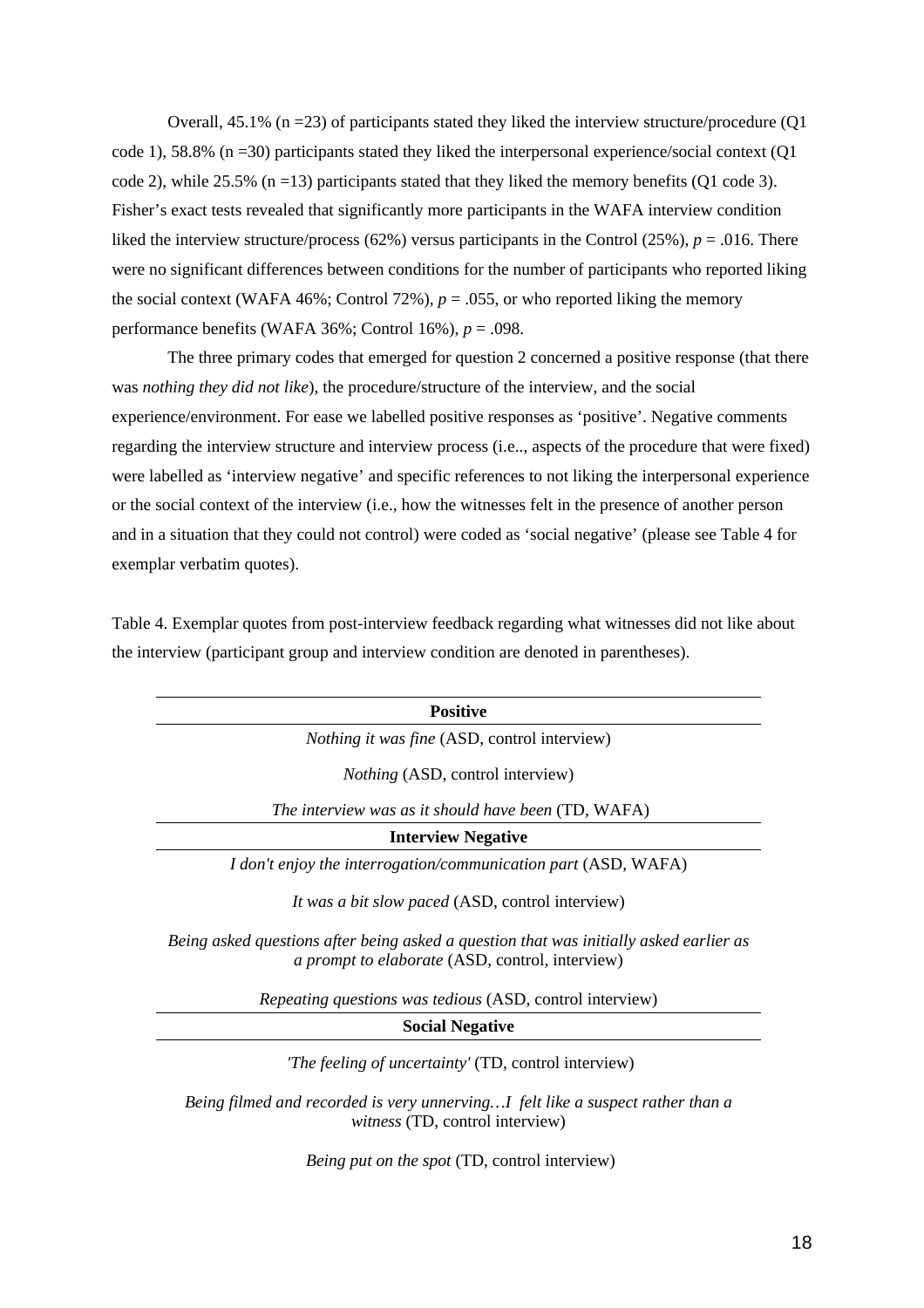Overall, 70.6% ( $n = 36$ ) of participants made positive responses, typically stating there was nothing they did not like about the interview (Question 2 code 1), 23.5% ( $n = 12$ ) participants stated they did not like the interview procedure/structure (Question 2 code 2), while just 5.9% ( $n = 3$ ) participants stated that they did not like the interview environment (Question 2 code 3). Fisher's exact tests revealed no significant differences across interview conditions for the number of participants who made positive responses (WAFA =  $69.2\%$ ; Control =  $72\%$ ),  $p = .599$ , interview negative comments (WAFA = 23.1%; Control = 24%),  $p = .536$ , or social negative comments (WAFA = 7.7%; Control =  $4\%$ ),  $p = .515$ .

Five Likert-style questions (see Appendix A) offered participants a range of response options, from 1 to 5 (where  $1 = not$  at all/very uncomfortable to  $5 =$  very useful/very comfortable/very well). Significant differences emerged between the WAFA and Control interview conditions for three of the five Likert questionnaire responses. Participants who were interviewed with the WAFA technique (*M*  $= 4.62$ ,  $SD = 0.50$ ) reported that the interview helped them to think harder than participants who received a Control interview ( $M = 4.04$ ,  $SD = 0.68$ ),  $F(1, 49) = 12.08$ ,  $p = .001$ ,  $np^2 = .20$ . Participants in the WAFA condition also reported believing that the interview had helped them to remember more  $(M = 4.19, SD = 0.69)$  than participants in the Control interview condition  $(M = 3.60, SD = 0.71)$ ,  $F(1,$  $(49) = 9.11$ ,  $p = .004$ ,  $np^2 = .16$ . Participants in the WAFA condition reported feeling more comfortable ( $M = 4.81$ ,  $SD = 0.40$ ) than participants in the Control condition ( $M = 4.44$ ,  $SD = 0.65$ ),  $F(1, 49) = 5.95$ ,  $p = .018$ ,  $np^2 = .11$ . There were no significant differences between conditions for mean concentration ratings ( $M_{\text{WAFA}} = 4.31$ , SD = .68;  $M_{\text{Control}} = 4.12$ , SD = .60),  $F(1, 49) = 1.09$ ,  $p =$ .302,  $np^2 = 0.02$ , nor perceived accuracy ratings ( $M_{\text{WAFA}} = 3.81$ , SD = .66;  $M_{\text{Control}} = 3.52$ , SD = .77),  $F(1, 49) = 1.98$ ,  $p = .167$ ,  $np^2 = .01$ . The final Likert-scale type question asked participants in the WAFA condition only to rate the utility of the post-it note approach to separating the topics verbalised during the interviews. The mean response was  $4.50$  ( $SD = 0.76$ ), indicating that participants found them quite useful/very useful.

All participants were asked to rate the pace of the interview ( $1 = \text{too fast}$ ;  $2 = \text{too slow}$ ;  $3 =$ about right). There was no significant difference between interview conditions,  $F(1, 49) = 0.22$ , *p*  $=$ .638,  $np^2 = 0.05$ ,  $(M_{\text{WAFA}} = 2.96$ ,  $SD = 0.20$ ;  $M_{\text{Control}} = 2.92$ ,  $SD = 0.40$ , with 96% of participants believing the pace of the interview was about right. All (100%) participants in both conditions reported that the instructions given by the interviewer were clear and that they had understood the instructions given by the interviewer.

#### **Discussion**

Police interviews are formal social interactions where interviewers seek to elicit an accurate and complete retrieval and narration of a past, personally experienced event. Recent evidence has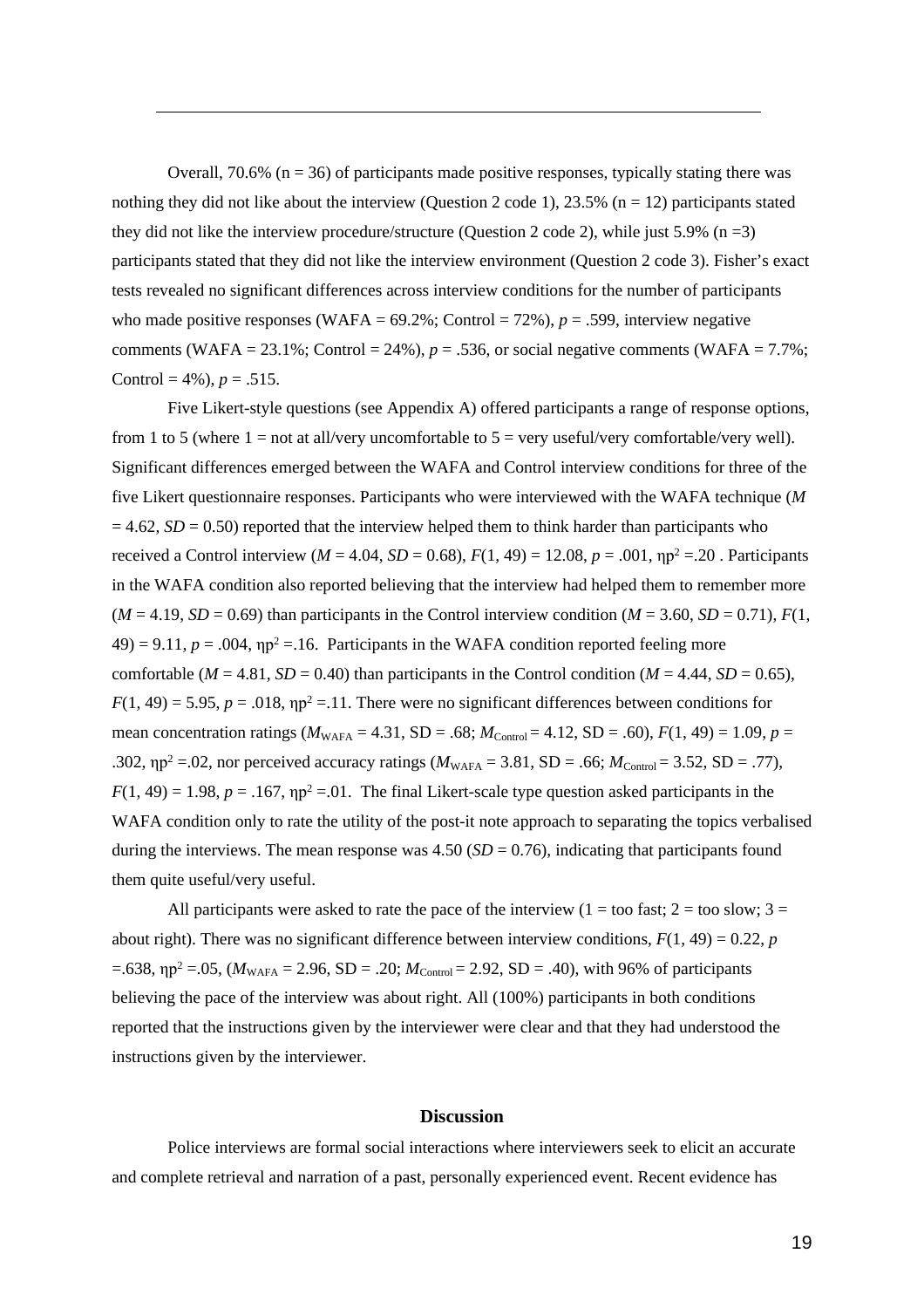begun to shed light on how autistic individuals' social-cognitive profile of strengths and weaknesses impacts their ability to give evidence. The Cognitive Interview (CI), which is currently the most prevalent evidence-based technique in the CJS, fails to increase the completeness of autistic witnesses' accounts and reduces their accuracy, which may be due in part to the lack of explicit parameters concerning their retrieval attempts (e.g., Maras & Bowler, 2010). However, currently there exists no alternative theoretically-driven, legally-appropriate interview framework to elicit more complete and accurate information about what they have experienced. This is concerning because autistic individuals are disproportionately more likely to be questioned by police than TD individuals (Brown-Lavoie et al., 2014; Chaplin & Mukhopadhyay, 2018; Heeramun et al., 2017; Lindblad & Lainpelto, 2011; Rava et al., 2017; Tint et al., 2017, 2019; Weiss & Fardella, 2018). The aim of this research was to test a novel interview technique that offered autistic individuals support in a way that guided them more concretely through their recall attempts.

Based on the theoretical and empirical literature, and with reference to current best practice guidance for eliciting information from vulnerable witnesses, we developed the Witness-Aimed First Account (WAFA) interview technique. The WAFA method enables witnesses to impose an individual parameter-bound structure to their recall by self-segmenting the to-be-remembered event at the outset, before then freely recalling everything they can remember, following which they respond to interviewer prompts within each of these segments. As a first step towards understanding the efficacy of WAFA we empirically investigated the technique employing a mock witness paradigm in conditions of intentional encoding. We hypothesised that WAFA would improve the quality of the accounts provided by autistic witnesses. Indeed, the completeness of participants' episodic recall improved significantly, as evidenced by the verbalisation of around 15% more correct information by both autistic and TD witnesses and with a further 6% increase in overall accuracy. Post-interview feedback revealed that participants in the WAFA condition reported the interview had helped them to think harder and remember more, and that they had felt more comfortable. It is promising that both autistic and TD participants performed significantly better in WAFA interviews than control interviews, and that they were more positive about both their performance and the interview process itself.

It is worth noting, however, that while WAFA increased the amount of correct details they reported, autistic witnesses nevertheless recalled fewer correct details overall compared to TD witnesses, even with the WAFA technique. Disentangling whether this reflected poorer memory for the event per se or simply a reduced ability or inclination to report details is beyond the scope of the current study, but this is an important question for future research in order to inform further developments to interview techniques (see Maras, Norris, & Gaigg, under revision, for further discussion on this issue). Future studies should also compare the WAFA technique directly with the CI to establish whether it might generally be superior for both autistic and TD witnesses, or whether it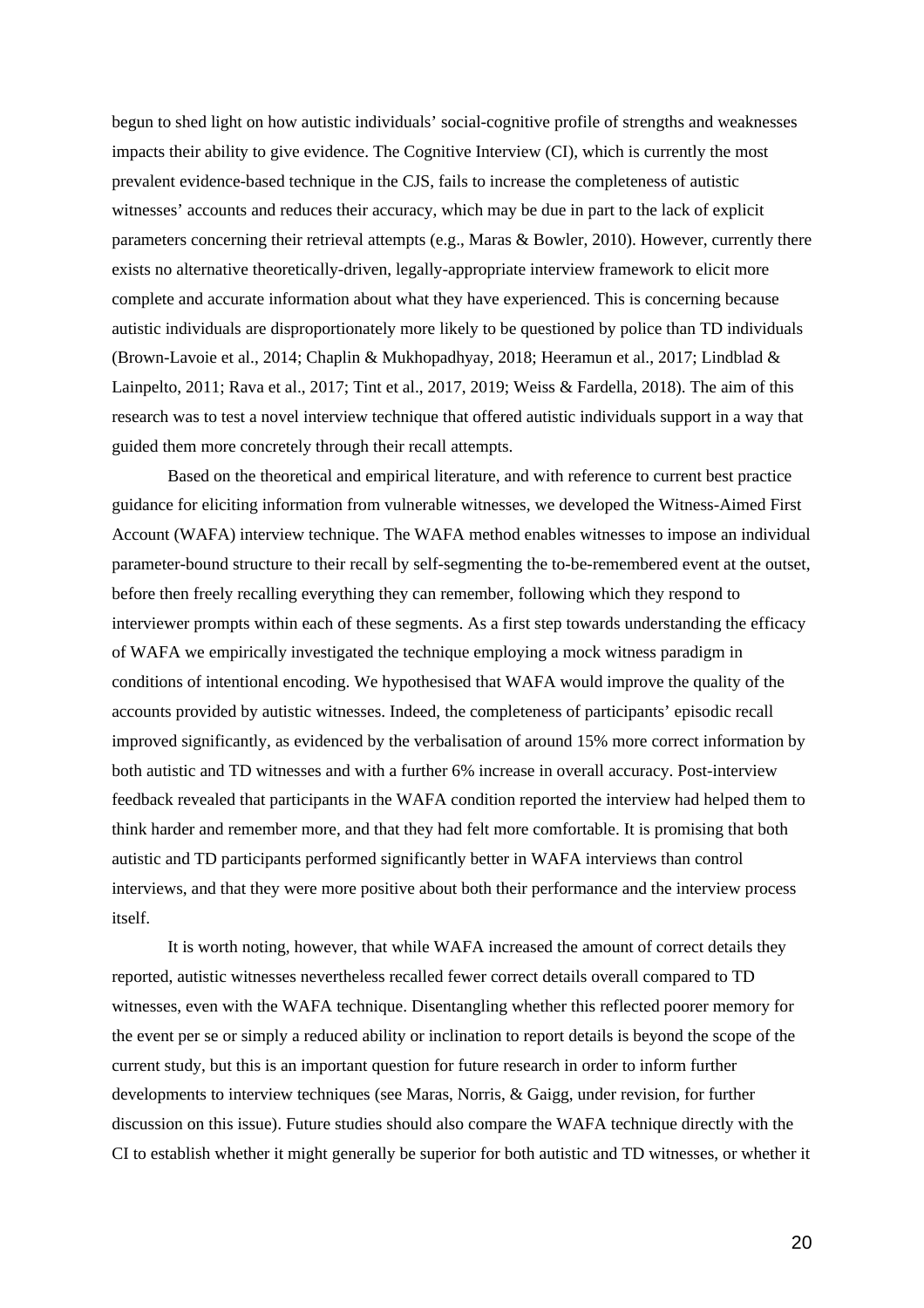primarily supports autistic witnesses relatively more effectively when compared to the alternative CI technique.

There are several possible explanations as to why WAFA interviews were effective in improving the completeness and accuracy of autistic as well as TD witnesses' testimony. First, the initial instruction to retrieve individual topics or sub-events within the videos may reduce demands on relational retrieval processes, which would typically aid the reconstruction of the global narrative of the event in terms of the relations between individual event details (who did what to whom, where, when, and how) and which are a source of difficulty for autistic individuals (Gaigg & Bowler, 2018; Bowler, Gaigg, & Gardiner, 2009; Gaigg et al., 2008). The WAFA technique reduces demands on relational processing by assisting participants in generating the overarching event segments from which to recall details. In contrast, the mental context reinstatement procedure of the CI assumes that environmental cues can facilitate participants' retrieval of both details and broader event segments via a bottom-up associative network, for example relating to perceptions, emotions, persons, places, actions, etc., which are then used to reconstruct an entire memory (see Dando, 2013; Geisleman & Fisher, 2014).

Second, asking witnesses to recall details within each of the 'topic boxes' that are generated in WAFA should reduce demands on executive processes, since participants have available their selfgenerated event structure that they would otherwise need to hold in mind during recall. Only event details within a single sub-event or topic box are recalled at any one time, and the post-it notes serve as a visual reminder of the rest of the event structure (to be recalled in separate efforts), thus freeing up executive resources to engage in a detailed retrieval process (see Maister et al., 2013). Future research that examines whether executive functioning predicts performance under the different interview techniques would be helpful to illuminate this issue further, and aid in the further development and refinement of techniques.

Third, witness-generated segmentation of an event into its component parts is consistent with witness-compatible questioning (e.g., MacDonald, Snook, & Milne, 2017) in that it provides scaffolding for the individual processing styles of autistic (and indeed TD) witnesses (e.g., Pellicano & Burr, 2012) and allows the interviewee to revisit topics in the order that they have first recalled them. Paulo, Albuquerque, and Bull (2016) and Paulo, Albuquerque, Vitorino, and Bull (2017) recently developed an additional component of the CI whereby witnesses are explicitly instructed to organise their episodic recall semantically rather than temporally, on the basis that recalling a crime event in category clusters may be more compatible with an individual witness' mental organisation of the event. Following free recall, witnesses are then instructed to recall everything they can remember, focusing on just one category of information at a time (e.g., objects, locations, people, etc.) Whilst category clustering recall has been shown to elicit more correct details from TD witnesses (e.g., Paulo et al., 2016, 2017; Thorley, 2018) the interviewer directs the nature and order of categories to be recalled and it is preceded by unbound free recall, which is problematic for autistic witnesses. The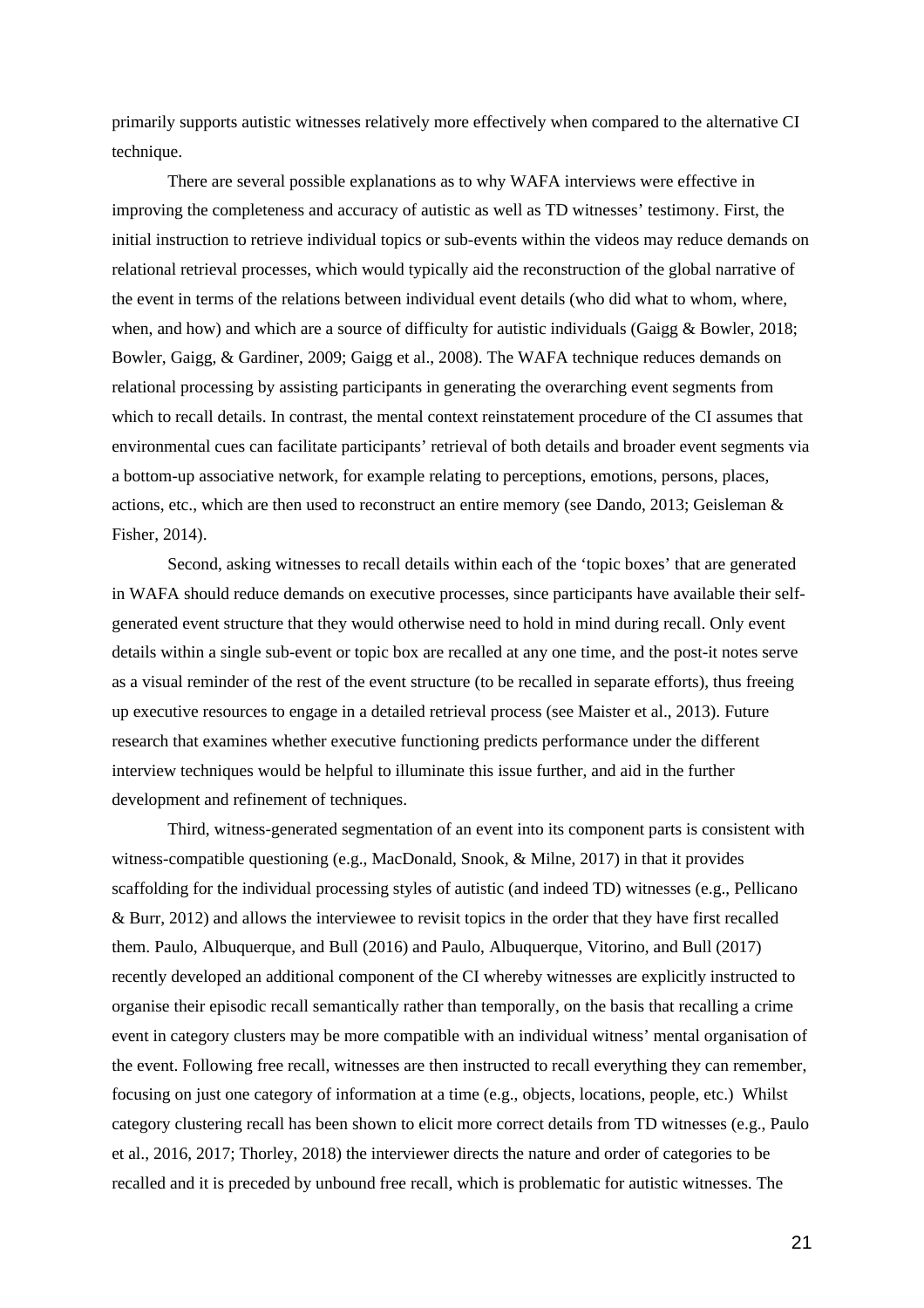WAFA interview, in contrast, utilises a similar principle of category clustering but these categories are events rather than types of details and are determined by the witness rather than the interviewer at the outset.

Finally, by explicitly segmenting the event and revisiting each of the self-directed topics in turn (with a visual schedule in the form of the post-it notes), WAFA may reduce implicit task demands, alleviating the need to infer what and how much to recall, as is often the case during an unbound, unstructured free recall attempt of an entire event (see Kenworthy et al., 2008; Müller, Schuler, & Yates, 2008; see also White et al., 2009).

The present findings also revealed that removing the narrative structure of an event had a profound effect on recall – diminishing both accuracy and completeness across all detail types. In contrast to our initial predictions, both the autistic and TD groups' overall recall was similarly negatively impacted when the event's narrative structure was lost, indicating a lack of group differences at the encoding stage. While there is robust evidence that the comprehension and production of narratives can be difficult for autistic individuals (e.g., Boucher, 1981; Diehl et al., 2006; Hilvert, et al., 2016; Kuijper, Hartman, Bogaerds-Hazenberg, & Hendriks, 2017; Lee et al., 2018; Losh & Capps, 2003; Loveland et al., 1990; McCabe et al., 2013), there is also some limited evidence suggesting that autistic individuals can sometimes utilise narratives to enhance their encoding and subsequent retrieval. For example, in contrast to previous findings of no enhancement of emotionally arousing content on recall of static stimuli such as words (Gaigg  $\&$  Bowler, 2008), sentences (Beversdorf et al., 1998) and images in ASD (Deruelle, Hubert, Santos, & Wicker, 2008), over two experiments Maras et al. (2012) found that emotionally arousing stories were remembered better (and forgotten less) than neutral events by both autistic and TD participants. Maras et al. concluded that autistic participants may have utilised the clear narratives of the arousing event stimuli used in the study to strengthen their retrieval (see also Miller et al., 2014). The present findings of more complete and accurate recall of unscrambled videos provides more marked evidence that both TD and autistic individuals do spontaneously use an event's narrative and natural segmentation in actions, locations and semantic changes to bolster their memory (but see Zalla et al., 2013).

Limitations of the present study are acknowledged. While recall was coded for completeness and accuracy, narrative coherence was not assessed. Thus, it is unclear whether WAFA interviews improved the ability of autistic witnesses to provide more coherent and relevant narratives – which is an important avenue for future research given the substantial evidence of differences in narrative ability in ASD, which in turn may impact perceptions of credibility (e.g., Crane et al., 2018). It is also important to note that the present study utilised a relatively short delay of around 30 minutes; in real life, it is unlikely that a witness would receive a formal investigative interview this soon after witnessing a crime. Nonetheless, the current findings demonstrate that autistic witnesses can provide testimony that is accurate as TD witnesses when interviewed shortly after the event, highlighting the importance of conducting witness interviews as soon as possible (see also Almedia, Lamb, &

22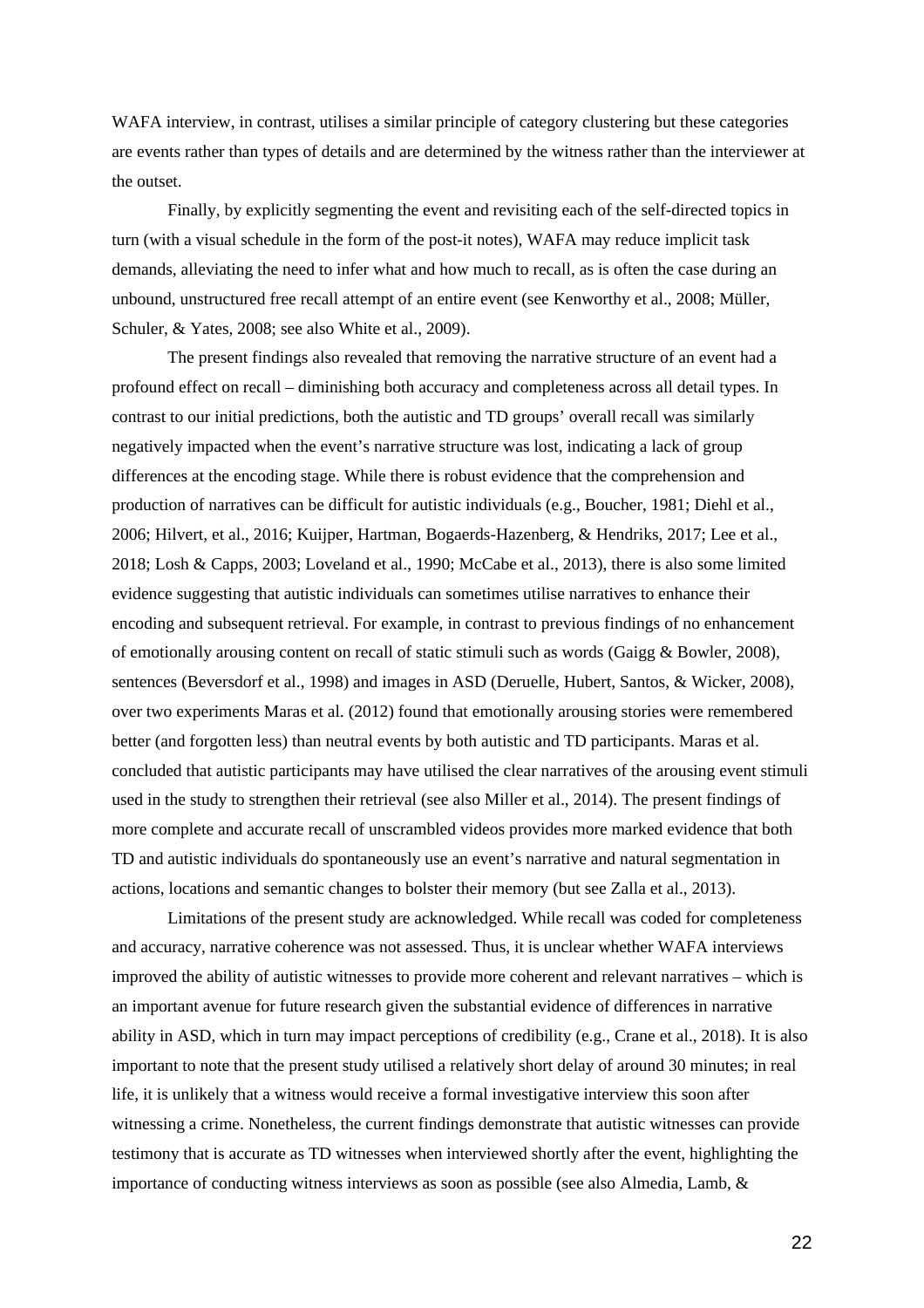Weisblatt, 2019a, 2019b). If anything, the benefit of WAFA may be even greater with longer delays, but future research should examine this, alongside its impact on account coherence. Furthermore, there were no IQ or working memory score differences between the autistic and TD groups – which was important to ensure that any observed group differences in performance were attributable to diagnostic status (Burack, Iarocci, Flanagan, & Bowler, 2004) – however this does limit the generalisability of the findings to autistic individuals with accompanying intellectual disability.

This research is timely because there is an urgent need for evidence-based guidance for CJS professionals on how to interview autistic witnesses. The present findings indicate that gathering a Witness-Aimed First Account (WAFA) whereby the witness self-segments events first, before revisiting each of the topics in detail in the order they were recalled, is a promising technique to elicit a more detailed and accurate account of witnessed events – for both autistic and TD witnesses. This technique may also be useful outside of the CJS, from clinical practice to employment interviews. Future work should explore this in more depth, with different types of episodic and autobiographical events.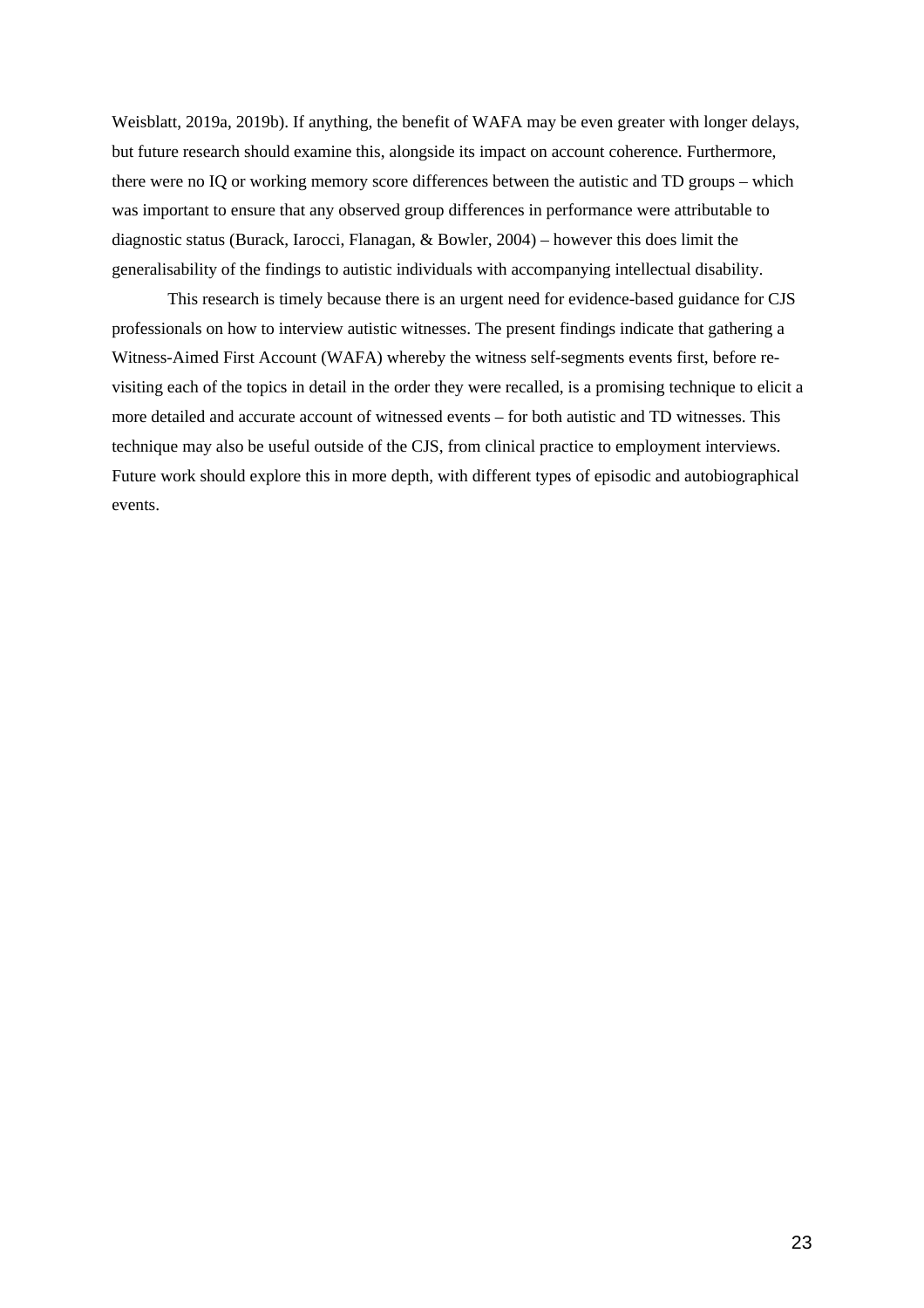#### **References**

- Adler, N., Nadler, B., Eviatar, Z., & Shamay-Tsoory, S. G. (2010). The relationship between theory of mind and autobiographical memory in high-functioning autism and Asperger syndrome. *Psychiatry Research*, *178*, 214–216.<https://doi.org/10.1016/j.psychres.2009.11.015>
- Almeida, T. S., Lamb, M. E., & Weisblatt, E. J. (2019a). Effects of Delay, Question Type, and Socioemotional Support on Episodic Memory Retrieval by Children with Autism Spectrum Disorder. *Journal of Autism and Developmental Disorders*, *49*, 1111–1130. <https://doi.org/10.1007/s10803-018-3815-3>
- Almeida, T., Lamb, M. E., & Weisblatt, E. J. (2019b). Effects of delay on episodic memory retrieval by children with autism spectrum disorder. *Applied Cognitive Psychology*. <https://doi.org/10.1002/acp.3524>
- American Psychiatric Association. (2000). *Diagnostic and statistical manual of mental disorders* (4th ed., text rev.). Washington, DC: American Psychiatric Association.
- American Psychiatric Association. (2013) *Diagnostic and statistical manual of mental disorders, Volume 5 (DSM 5)*. Washington, DC: American Psychiatric Association
- Barnes, J. L., & Baron-Cohen, S. (2012). The Big Picture: Storytelling Ability in Adults with Autism Spectrum Conditions. *Journal of Autism and Developmental Disorders*, *42*, 1557–1565. <https://doi.org/10.1007/s10803-011-1388-5>
- Baron-Cohen, S. (1988). Social and pragmatic deficits in autism: Cognitive or affective? *Journal of Autism and Developmental disorders*, *18*(3), 379-402.
- Baron-Cohen, S., Wheelwright, S., Skinner, R., Martin, J., & Clubley, E. (2001). The Autism-Spectrum Quotient (AQ): Evidence from Asperger syndrome/high-functioning autism, males and females, scientists and mathematicians. *Journal of Autism and Developmental Disorders*, *31*, 5–17. <http://doi.org/10.1023/A:1005653411471>
- Beaumont, R., & Newcombe, P. (2006). Theory of mind and central coherence in adults with highfunctioning autism or Asperger syndrome*. Autism, 10(4),* 365–382
- Berna, F., Göritz, A. S., Schröder, J., Coutelle, R., Danion, J.-M., Cuervo-Lombard, C. V., & Moritz, S. (2016). Self-Disorders in Individuals with Autistic Traits: Contribution of Reduced Autobiographical Reasoning Capacities. *Journal of Autism and Developmental Disorders*, *46*, 2587–2598. <http://doi.org/10.1007/s10803-016-2797-2>
- Bennetto, L., Pennington, B. F., & Rogers, S. J. (1996). Intact and impaired memory functions in autism. *Child Development*, *67*, 1816–1835.<https://doi.org/10.2307/1131734>
- Beversdorf, D. Q., Anderson, J. M., Manning, S. E., Anderson, S. L., Nordgren, R. E., Felopulos, G. J., … Bauman, M. L. (1998). The effect of semantic and emotional context on written recall for verbal language in high functioning adults with autism spectrum disorder. *Journal of Neurology, Neurosurgery & Psychiatry*, *65*, 685–692. http://doi.org/10.1136/jnnp.65.5.685
- Bowler, D. M., Gaigg, S. B., & Gardiner, J. M. (2008). Effects of related and unrelated context on recall and recognition by adults with high-functioning autism spectrum disorder. *Neuropsychologia*, *46*, 993–999. https://doi.org/10.1007/s10803-007-0366-4
- Bowler, D. M., Gaigg, S. B., & Gardiner, J. M. (2009). Free recall learning of hierarchically organised lists by adults with Asperger's syndrome: Additional evidence for diminished relational processing. *Journal of Autism and Developmental Disorders*, *39*(4), 589–595.
- Bowler, D. M., Gaigg, S. B., & Gardiner, J. M. (2014). Binding of multiple features in memory by highfunctioning adults with autism spectrum disorder. *Journal of Autism and Developmental Disorders, 44*, 2355-2362.<https://doi:10.1007/s10803-014-2105-y>
- Bowler, D. M., Gaigg, S. B., & Gardiner, J. M. (2015). Brief Report: The Role of Task Support in the Spatial and Temporal Source Memory of Adults with Autism Spectrum Disorder. *Journal of Autism and Developmental Disorders*, *45*, 2613–7.<http://doi.org/10.1007/s10803-015-2378-9>
- Bowler, D. M., Gaigg, S. B., & Lind, S. (2011). Memory in autism: Binding, self and brain. In I. Roth & P. Rezaie (Eds.), *Researching the autism spectrum: contemporary perspectives* (pp. 316-346). Cambridge: Cambridge University Press.
- Bowler, D. M., Gardiner, J. M., & Berthollier, N. (2004). Source memory in adolescents and adults with Asperger's syndrome. *Journal of Autism and Developmental Disorders*, *34*, 533–542. <https://doi.org/10.1007/s10803-004-2548-7>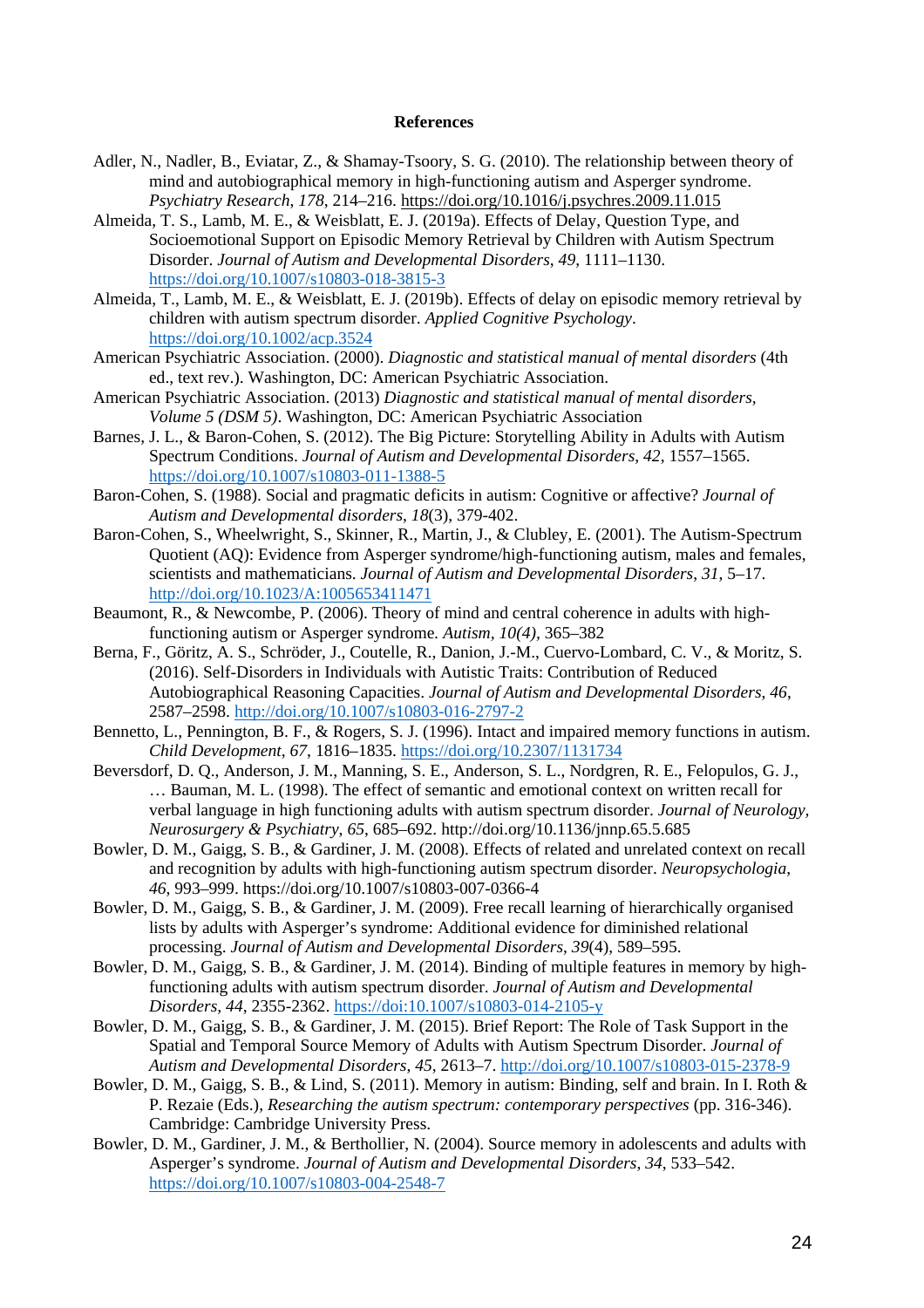- Bowler, D. M., Gardiner, J. M., & Gaigg, S. B. (2007). Factors affecting conscious awareness in the recollective experience of adults with Asperger's syndrome. *Consciousness and Cognition*, *16*, 124–143. <https://doi.org/10.1016/j.concog.2005.12.001>
- Bowler, D. M., Gardiner, J. M., & Grice, S. J. (2000). Episodic memory and remembering in adults with Asperger syndrome. *Journal of Autism and Developmental Disorders*, *30*, 295–304. <https://doi.org/10.1023/A:100557521617>
- Bowler, D. M., Matthews, N. J., & Gardiner, J. M. (1997). Asperger's syndrome and memory: Similarity to autism but not amnesia. *Neuropsychologia*, *35*, 65–70. https://doi.org/10.1016/S0028- 3932(96)00054-1
- Boucher, J. (1981). Memory for recent events in autistic-children. *Journal of Autism and Developmental Disorders*, *11*(3), 293–301.
- Brown-Lavoie, S. M., Viecili, M. A., & Weiss, J. A. (2014). Sexual knowledge and victimization in adults with autism spectrum disorders. *Journal of Autism and Developmental Disorders*, *44*, 2185–96. https://doi.org/10.1007/s10803-014-2093-y
- Bruck, M., London, K., Landa, R., & Goodman, J. (2007). Autobiographical memory and suggestibility in children with autism spectrum disorder. *Development and Psychopathology*, *19*, 73–95. <https://doi.org/10.1017/s0954579407070058>
- Bruner, J., & Feldman, C. (1993). Theories of mind and the problem of autism. In S. Baron-Cohen, H. Tager-Flusberg, & D. J. Cohen (Eds.), U*nderstanding other minds: Perspectives from autism.*  New York: Oxford University Press.
- Burack, J. A., Iarocci, G., Flanagan, T. D., & Bowler, D. M. (2004). On mosaics and melting pots: conceptual considerations of comparison and matching strategies. *Journal of Autism and Developmental Disorders*, *34*(1), 65–73.<https://doi.org/10.1023/B:JADD.0000018076.90715.00>
- Capps, L., Losh, M., & Thurber, C. (2000). ''The frog ate the bug and made his mouth sad'': Narrative competence in children with autism*. Journal of Abnormal Child Psychology, 28(2),* 193–204.
- Chandler, R., Russell, A. & Maras, K. L. (in press). Compliance in autism: Self-report in action. *Autism.*
- Chaplin, E., & Mukhopadhyay, S. (2018). Autism spectrum disorder and hate crime. *Advances in Autism*, *4*, 30–36. https://doi.org/10.1108/AIA-08-2017-0015
- Chaput, V., Amsellem, F., Urdapilleta, I., Chaste, P., Leboyer, M., Delorme, R., & Goussé, V. (2013). Episodic memory and self-awareness in Asperger Syndrome: Analysis of memory narratives. *Research in Autism Spectrum Disorders*, *7*, 1062–1067. <https://doi.org/10.1016/j.rasd.2013.05.005>
- Colle, L., Baron-Cohen, S., Wheelwright, S., & van der Lely, H. K. J. (2008). Narrative Discourse in Adults with High-Functioning Autism or Asperger Syndrome. *Journal of Autism and Developmental Disorders*, *38*, 28–40.<http://doi.org/10.1007/s10803-007-0357-5>
- Cooper, R. A., Plaisted-Grant, K. C., Baron-Cohen, S., & Simons, J. S. (2016). Reality Monitoring and Metamemory in Adults with Autism Spectrum Conditions. *Journal of Autism and Developmental Disorders*, *46*, 2186–2198.<https://doi.org/10.1007/s10803-016-2749-x>
- Cooper, R.A., Plaisted-Grant, K.C., Hannula, D.E., Ranganath, C., Baron-Cohen, S. & Simons, J.S. (2015). Impaired recollection of visual scene details in adults with autism spectrum conditions. *Journal of Abnormal Psychology, 124,* 565-575.<https://doi.org/10.1037/abn0000070>
- Cooper, R.A. & Simons, J.S. (2019). Exploring the neurocognitive basis of episodic recollection in autism. *Psychonomic Bulletin & Review, 26,* 163-181.
- Crane, L., & Goddard, L. (2008). Episodic and semantic autobiographical memory in adults with autism spectrum disorders. *Journal of Autism and Developmental Disorders*, *38*, 498–506. <https://doi.org/10.1007/s10803-007-0420-2>
- Crane, L., Goddard, L., & Pring, L. (2009). Specific and general autobiographical knowledge in adults with autism spectrum disorders: The role of personal goals. *Memory*, *17*, 557–576. <https://doi.org/10.1080/09658210902960211>
- Crane, L., Goddard, L., & Pring, L. (2010). Brief report: Self-defining and everyday autobiographical memories in adults with autism spectrum disorders. *Journal of Autism and Developmental Disorders*, *40*, 383–391. <https://doi.org/10.1007/s10803-009-0875-4>
- Crane, L., Pring, L., Jukes, K., & Goddard, L. (2012). Patterns of autobiographical memory in adults with autism spectrum disorder. *Journal of Autism and Developmental Disorders*, *42*, 2100– 2112. <https://doi.org/10.1007/s10803-012-1459-2>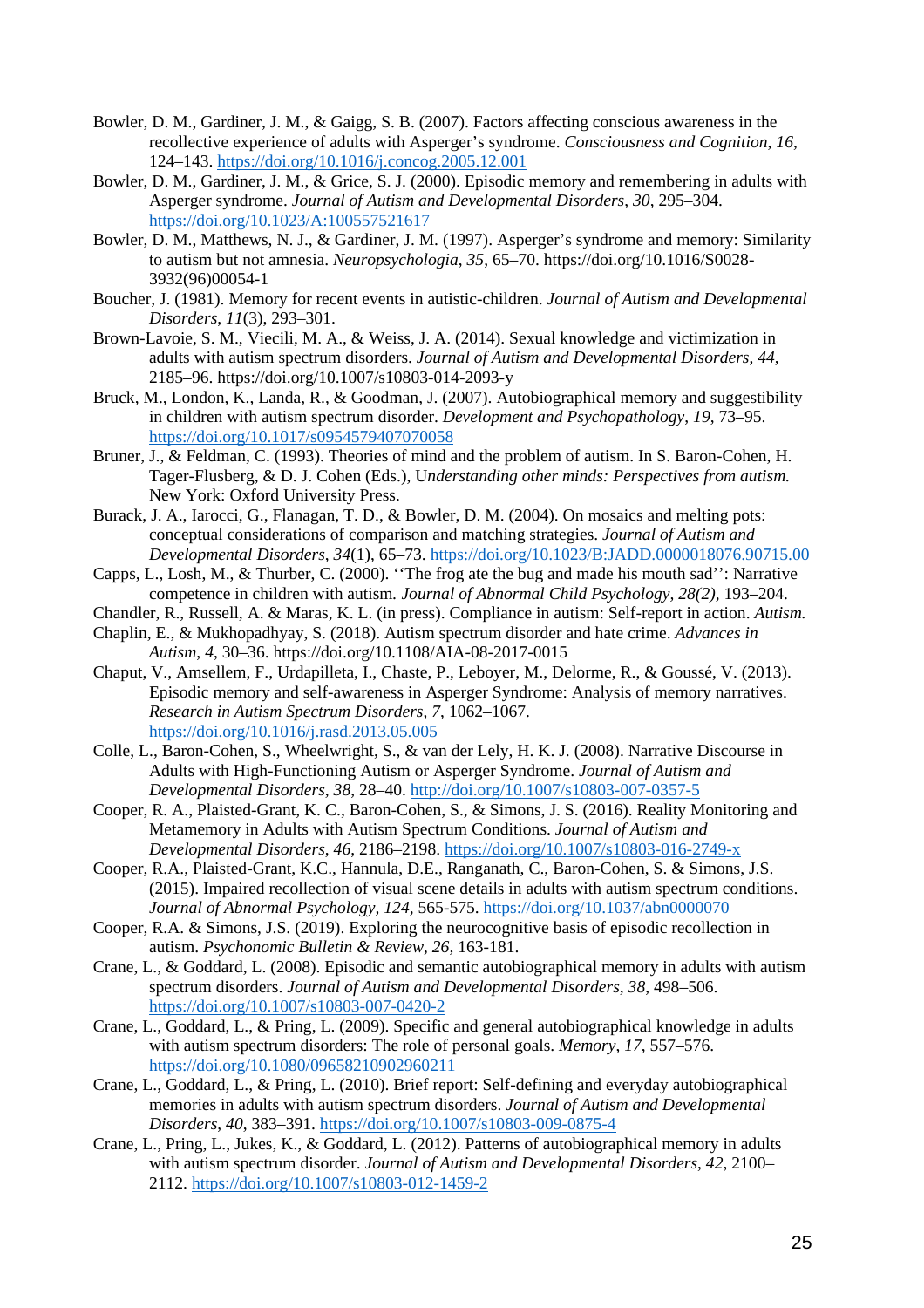- Crane, L., Wilcock, R., Maras, K. L., Chui, W., Marti-Sanchez, C., & Henry, L. A. (2018). Mock Juror Perceptions of Child Witnesses on the Autism Spectrum: The Impact of Providing Diagnostic Labels and Information About Autism. *Journal of Autism and Developmental Disorders*, 1–11. <http://doi.org/10.1007/s10803-018-3700-0>
- Dando, C. J. (2013). Drawing to remember: external support of older adults' eyewitness performance. *PloS One*, *8*, e69937.<https://doi.org/10.1371/journal.pone.0069937>
- Dando, C. J., Wilcock, R., Behnkle, C., & Milne, R. (2011). Modifying the cognitive interview: Countenancing forensic application by enhancing practicability. *Psychology, Crime, & Law, 17,*  491-511.
- Dando, C. J., Wilcock, R., Milne, R., & Henry, L. (2009). An adapted Cognitive Interview procedure for frontline police investigators. *Applied Cognitive Psychology, 23,* 698-716.
- Demetriou, E. A., Lampit, A., Quintana, D. S., Naismith, S. L., Song, Y. J. C., Pye, J. E., … Guastella, A. J. (2018). Autism spectrum disorders: a meta-analysis of executive function. *Molecular Psychiatry*, *23*, 1198–1204.<http://doi.org/10.1038/mp.2017.75>
- Deruelle, C., Hubert, B., Santos, A., & Wicker, B. (2008). Negative emotion does not enhance recall skills in adults with autistic spectrum disorders. *Autism Research*, *1*, 91–6. <http://doi.org/10.1002/aur.13>
- Diehl, J. J., Bennetto, L., & Young, E. C. (2006). Story Recall and Narrative Coherence of High-Functioning Children with Autism Spectrum Disorders. *Journal of Abnormal Child Psychology*, *34*, 83–98. <http://doi.org/10.1007/s10802-005-9003-x>
- Elo, S., & Kyngäs, H. (2008). The qualitative content analysis process. *Journal of Advanced Nursing*, *62*(1), 107-115.
- Faul, F., Erdfelder, E., Lang, A. G., & Buchner, A. (2007). G\* Power 3: A flexible statistical power analysis program for the social, behavioral, and biomedical sciences. *Behavior research methods*, *39*(2), 175-191.
- Fisher, R. P., & Geiselman, R. E. (1992). *Memory-enhancing techniques for investigative interviewing: The cognitive interview*. Springfield, IL England: Charles C Thomas.
- Fisher, R. P., & Geiselman, R. E. (2010). The Cognitive Interview method of conducting police interviews: Eliciting extensive information and promoting Therapeutic Jurisprudence. *International Journal of Law and Psychiatry*, *33*, 321–328. <https://doi.org/10.1016/J.IJLP.2010.09.004>
- Gaigg, S. B., & Bowler, D. M. (2008). Free recall and forgetting of emotionally arousing words in autism spectrum disorder. *Neuropsychologia*, *46*, 2336–2343. <http://doi.org/10.1016/j.neuropsychologia.2008.03.008>
- Gaigg, S. B., & Bowler, D. M. (2018). A Relational Processing Framework of Memory in Autism Spectrum Disorder. In *The Wiley Handbook of Memory, Autism Spectrum Disorder, and the Law* (pp. 9–26). Chichester, UK: John Wiley & Sons, Ltd. <https://doi.org/10.1002/9781119158431.ch1>
- Gaigg, S. B., Bowler, D. M., Ecker, C., Calvo-Merino, B., & Murphy, D. G. (2015). Episodic Recollection Difficulties in ASD Result from Atypical Relational Encoding: Behavioral and Neural Evidence. *Autism Research*, *8*, 317–327. <https://doi.org/10.1002/aur.1448>
- Gaigg, S. B., Gardiner, J. M., & Bowler, D. M. (2008). Free recall in autism spectrum disorder: The role of relational and item-specific encoding. *Neuropsychologia*, *46*, 983–992. <http://doi.org/10.1016/j.neuropsychologia.2007.11.011>
- Geiselman, R. E., & Fisher, R. P. (2014). Interviewing witnesses and victims. In M. St-Yves (Ed.), *Investigative Interviewing: Handbook of Best Practices.* Toronto: Toronto, ON: Thomson Reuters Publishers.
- Goddard, L., Dritschel, B., Robinson, S., & Howlin, P. (2014). Development of autobiographical memory in children with an autism spectrum disorder: Deficits, gains and predictors of performance. *Development and Psychopathology, 26*(1), 215–228.
- Goddard, L., Howlin, P., Dritschel, B., & Patel, T. (2007). Autobiographical memory and social problem-solving in Asperger syndrome. *Journal of Autism and Developmental Disorders*, *37*, 291–300. <https://doi.org/10.1007/s10803-006-0168-0>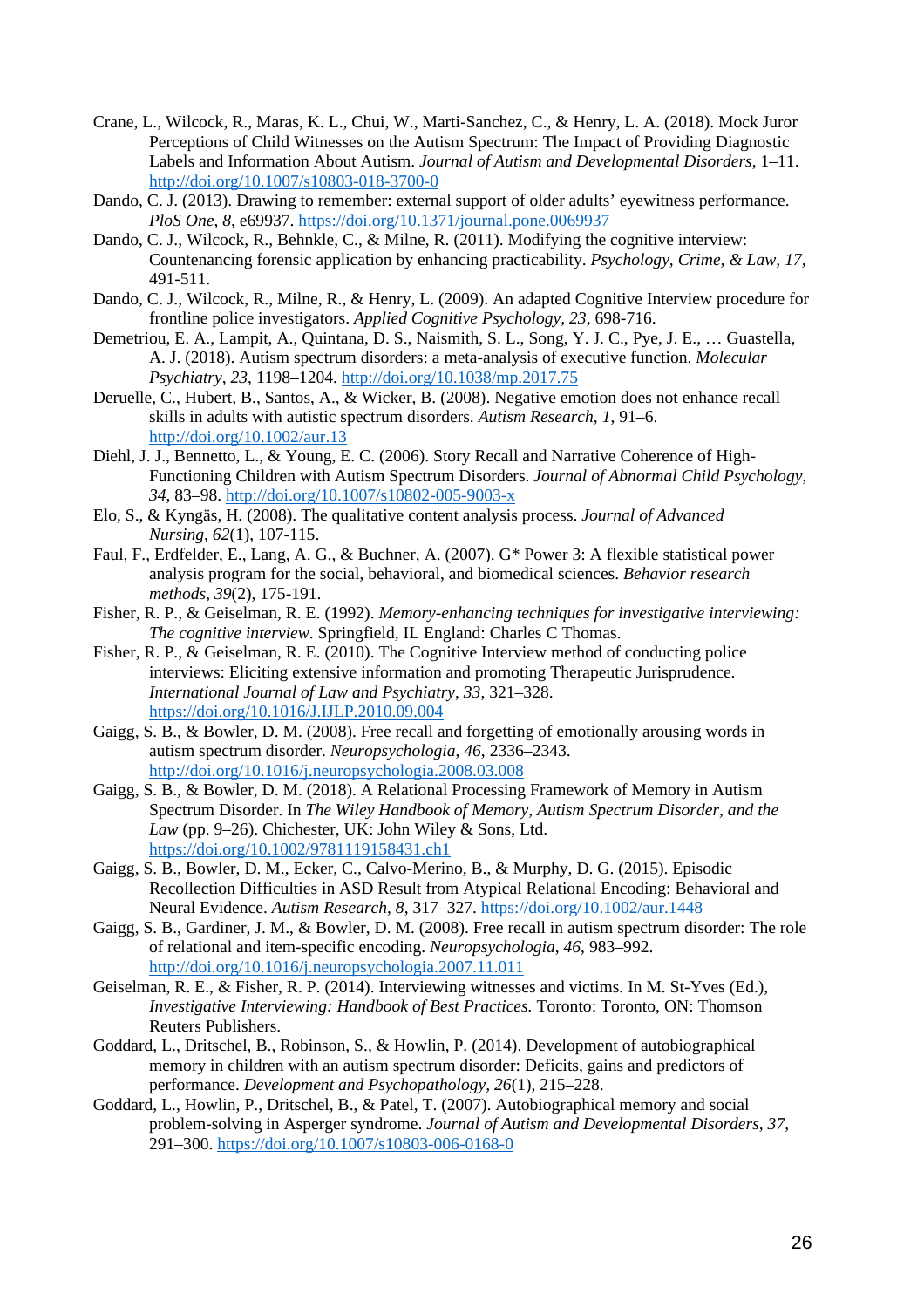- Goldman, S. (2008). Brief report: Narratives of personal events in children with autism and developmental language disorders: Unshared memories. *Journal of Autism and Developmental Disorders, 38*, 1982–1988. doi:10.1007/s10803-008-0588-0
- Hard, B. M., Tversky, B., & Lang, D. S. (2006). Making sense of abstract events: building event schemas. *Memory & Cognition*, *34*(6), 1221–35.
- Hare, D. J., Mellor, C., & Azmi, S. (2007). Episodic memory in adults with autistic spectrum disorders: Recall for self- versus other-experienced events. *Research in Developmental Disabilities*, *28*, 317–329. <https://doi.org/10.1016/j.ridd.2006.03.003>
- Heeramun, R., Magnusson, C., Gumpert, C. H., Granath, S., Lundberg, M., Dalman, C., & Rai, D. (2017). Autism and Convictions for Violent Crimes: Population-Based Cohort Study in Sweden. *Journal of the American Academy of Child & Adolescent Psychiatry*, *56*, 491-497.e2. https://doi.org/10.1016/j.jaac.2017.03.011
- Henry, L. A., Crane, L., Nash, G., Hobson, Z., Kirke-Smith, M., & Wilcock, R. (2017). Verbal, Visual, and Intermediary Support for Child Witnesses with Autism During Investigative Interviews. *Journal of Autism and Developmental Disorders*, *47*, 2348-2362. <https://doi.org/10.1007/s10803-017-3142-0>
- Hermelin, B., & O'Connor, N. (1970). *Psychological experiments with autistic children*. *Psychological experiments with autistic children.* Oxford, England: Pergamon Press.
- Hilvert, E., Davidson, D., & Gámez, P. B. (2016). Examination of script and non-script based narrative retellings in children with autism spectrum disorders. *Research in Autism Spectrum Disorders*, *29*–*30*, 79–92. <http://doi.org/10.1016/J.RASD.2016.06.002>
- Hogan-Brown, A. L., Losh, M., Martin, G. E., & Mueffelmann, D. J. (2013). An investigation of narrative ability in boys with autism and fragile X syndrome. *American Journal on Intellectual and Developmental Disabilities, 118(2),* 77–94.
- Home Office (2011). *Achieving best evidence in criminal proceedings: Guidance on interviewing victims and witnesses, and using special measures*. London: Her Majesty's Stationary Office
- Kenworthy, L., Yerys, B. E., Anthony, L. G., & Wallace, G. L. (2008). Understanding executive control in autism spectrum disorders in the lab and in the real world. *Neuropsychology Review*, *18*, 320– 38.<http://doi.org/10.1007/s11065-008-9077-7>
- King, D., Dockrell, J., & Stuart, M. (2014). Constructing fictional stories: A study of story narratives by children with autistic spectrum disorder. *Research in Developmental Disabilities*, *35*, 2438– 2449. <http://doi.org/10.1016/J.RIDD.2014.06.015>
- Kuijper, S. J. M., Hartman, C. A., Bogaerds-Hazenberg, S. T. M., & Hendriks, P. (2017). Narrative production in children with autism spectrum disorder (ASD) and children with attentiondeficit/hyperactivity disorder (ADHD): Similarities and differences. *Journal of Abnormal Psychology*, *126*, 63–75.<http://doi.org/10.1037/abn0000231>
- Lee, M., Martin, G. E., Hogan, A., Hano, D., Gordon, P. C., & Losh, M. (2018). What's the story? A computational analysis of narrative competence in autism. *Autism*, *22*, 335–344. <http://doi.org/10.1177/1362361316677957>
- Lind, S. E., & Bowler, D. M. (2009). Recognition memory, self-other source memory, and theory-ofmind in children with autism spectrum disorder. *Journal of Autism and Developmental Disorders*, *39*, 1231–1239. <https://doi.org/10.1007/s10803-009-0735-2>
- Lind, S. E., & Bowler, D. M. (2010). Episodic memory and episodic future thinking in adults with autism. *Journal of Abnormal Psychology*, *119*, 896–905.<https://doi.org/10.1037/a0020631>
- Lindblad, F., & Lainpelto, K. (2011). Sexual abuse allegations by children with neuropsychiatric disorders. *Journal of Child Sexual Abuse*, *20*, 182–95. <https://doi.org/10.1080/10538712.2011.554339>
- Lord, C., Risi, S., Lambrecht, L., Cook, E. H., Leventhal, B. L., Dilavore, P. C., ... Rutter, M. (2000). The Autism Diagnostic Observation Schedule-Generic: A standard measure of social and communication deficits associated with the spectrum of autism. *Journal of Autism and Developmental Disorders, 30*(3), 205–223.
- Losh, M., & Capps, L. (2003). Narrative Ability in High-Functioning Children with Autism or Asperger's Syndrome. *Journal of Autism and Developmental Disorders*, *33*, 239–251. <https://doi.org/10.1023/A:1024446215446>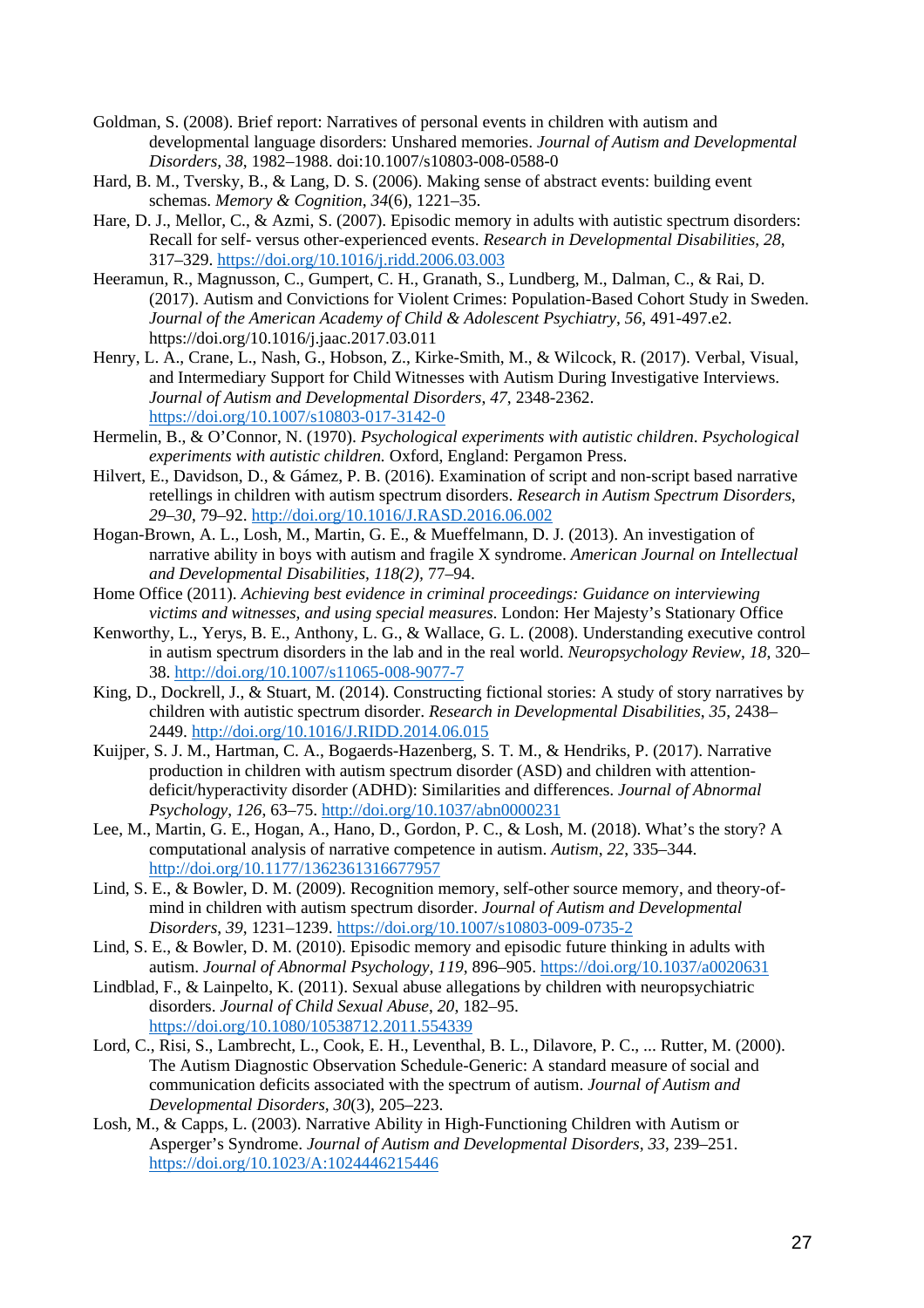- Losh, M., & Capps, L. (2006). Understanding of emotional experience in autism: Insights from the personal accounts of high- functioning children with autism. *Developmental Psychology, 42(5)*, 809–818.
- Losh, M., & Gordon, P. C. (2014). Quantifying Narrative Ability in Autism Spectrum Disorder: A Computational Linguistic Analysis of Narrative Coherence. *Journal of Autism and Developmental Disorders*, *44*, 3016–3025.<http://doi.org/10.1007/s10803-014-2158-y>
- Loveland, K. A., McEvoy, R. E., & Tunali, B. (1990). Narrative story telling in autism and Down's syndrome. *British Journal of Developmental Psychology*, *8*, 9–23. [http://doi.org/10.1111/j.2044-](http://doi.org/10.1111/j.2044-835X.1990.tb00818.x) [835X.1990.tb00818.x](http://doi.org/10.1111/j.2044-835X.1990.tb00818.x)
- MacDonald, S., Snook, B., & Milne, R. (2017). Witness interview training: a field evaluation. Journal of Police and Criminal Psychology, 32(1), 77-84.
- Maister, L., Simons, J. S., & Plaisted-Grant, K. (2013). Executive functions are employed to process episodic and relational memories in children with autism spectrum disorders. *Neuropsychology*, *27*, 615–27. <http://doi.org/10.1037/a0034492>
- Maras, K. L., & Bowler, D. M. (2010). The cognitive interview for eyewitnesses with autism spectrum disorder. *Journal of Autism and Developmental Disorders*, *40*, 1350–1360. https://doi.org/10.1007/s10803-010-0997-8
- Maras, K., & Bowler, D. M. (2011). Brief report: Schema consistent misinformation effects in eyewitnesses with autism spectrum disorder. *Journal of Autism and Developmental Disorders*, *41*(6), 815–20. https://doi.org/10.1007/s10803-010-1089-5
- Maras, K. L., & Bowler, D. M. (2012a). Context reinstatement effects on eyewitness memory in autism spectrum disorder. *British Journal of Psychology*, *103*, 330–42. [https://doi.org/10.1111/j.2044-](https://doi.org/10.1111/j.2044-8295.2011.02077.x) [8295.2011.02077.x](https://doi.org/10.1111/j.2044-8295.2011.02077.x)
- Maras, K. L., & Bowler, D. M. (2012b). Brief report: Suggestibility, compliance and psychological traits in high-functioning adults with autism spectrum disorder. *Research in Autism Spectrum Disorders*, *6*, 1168–1175. https://doi.org/10.1016/j.rasd.2012.03.013
- Maras, K. L., Gaigg, S. B., & Bowler, D. M. (2012). Memory for emotionally arousing events over time in Autism Spectrum Disorder. *Emotion*, *12*, 1118–28. <https://doi.org/10.1037/a0026679>
- Maras, K. L., Memon, A., Lambrechts, A., & Bowler, D. M. (2013). Recall of a live and personally experienced eyewitness event by adults with autism spectrum disorder. *Journal of Autism and Developmental Disorders*, *43*. https://doi.org/10.1007/s10803-012-1729-z
- Maras, K. L., Norris, J., & Brewer, N. (under revision). Metacognitive monitoring and control of eyewitness memory reports in autism. *Autism Research*.
- Mattison, M. L. A., Dando, C. J., & Ormerod, T. C. (2015). Sketching to Remember: Episodic Free Recall Task Support for Child Witnesses and Victims with Autism Spectrum Disorder. *Journal of Autism and Developmental Disorders*, *45*, 1751–1765. https://doi.org/10.1007/s10803-014- 2335-z
- Mattison, M., Dando, C. J., & Ormerod, T. C. (2018). Drawing the answers: Sketching to support free and probed recall by child witnesses and victims with autism spectrum disorder. *Autism*, *22*, 181–194. https://doi.org/10.1177/1362361316669088
- McCabe, A., Hillier, A., & Shapiro, C. (2013). Brief Report: Structure of Personal Narratives of Adults with Autism Spectrum Disorder. *Journal of Autism and Developmental Disorders*, *43*, 733–738. http://doi.org/10.1007/s10803-012-1585-x
- McCrory, E., Henry, L., & Happé, F. (2007). Eye-witness memory and suggestibility in children with Asperger syndrome. *Journal of Child Psychology and Psychiatry*, *48*, 482–9. https://doi.org/10.1111/j.1469-7610.2006.01715.x
- Memon, A., Hope, L., & Bull, R. (2003). Exposure duration: Effects on eyewitness accuracy and confidence. *British Journal of Psychology*, *94*(3), 339-354.
- Memon, A., Meissner, C. A., & Fraser, J. (2010). The Cognitive Interview: A meta-analytic review and study space analysis of the past 25 years. *Psychology, Public Policy, and Law*, *16*, 340–372. <https://doi.org/10.1037/a0020518>
- Meyer, B. J., Gardiner, J. M., & Bowler, D. M. (2014). Directed Forgetting in High-Functioning Adults with Autism Spectrum Disorders. *Journal of Autism and Developmental Disorders*, *44*, 2514– 2524. <https://doi.org/10.1007/s10803-014-2121-y>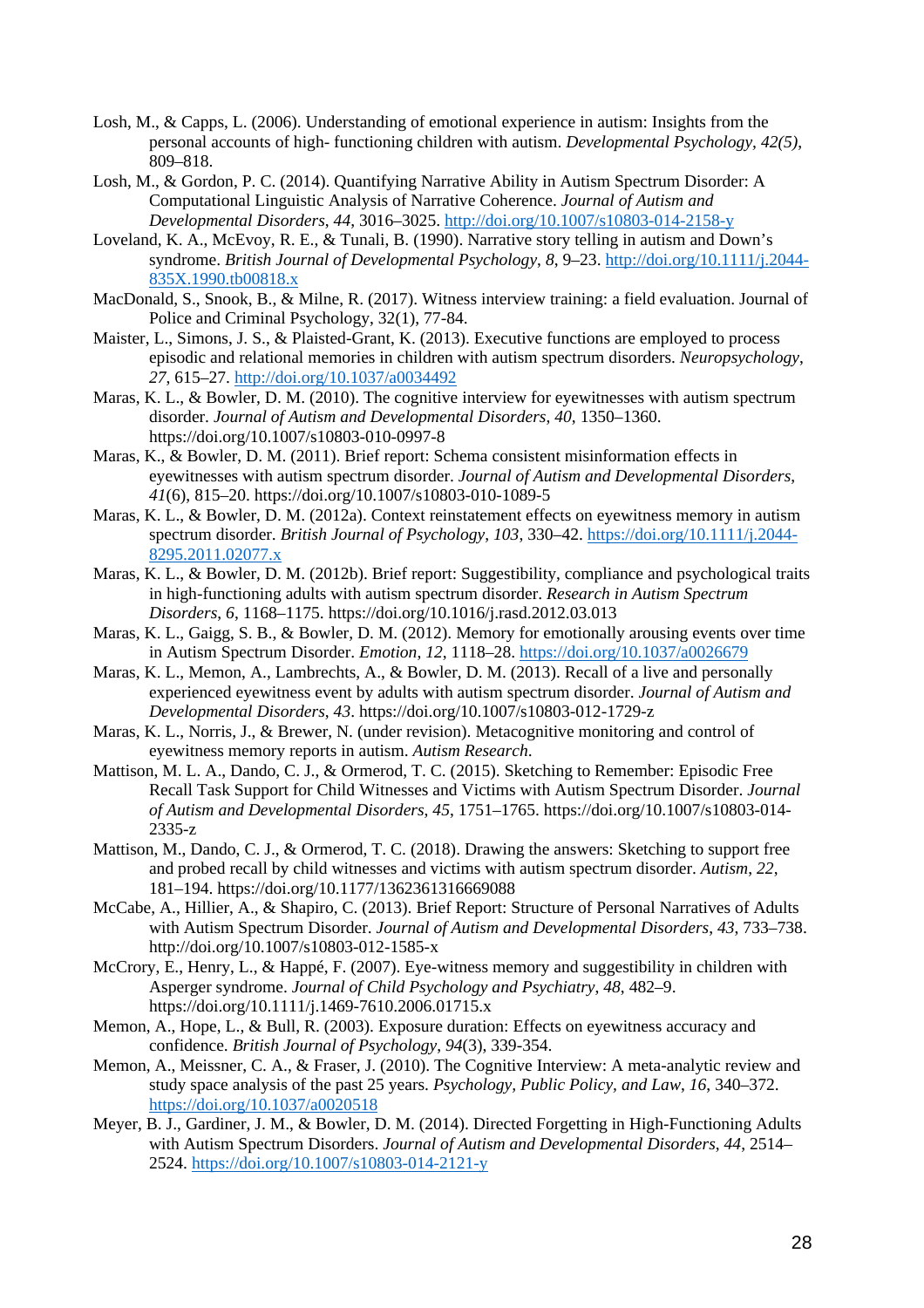- Miller, H. L., Odegard, T. N., & Allen, G. (2014). Evaluating information processing in Autism Spectrum Disorder: The case for Fuzzy Trace Theory. *Developmental Review*, *34*, 44–76. <http://doi.org/10.1016/J.DR.2013.12.002>
- Milne, R., & Bull, R. (1999). *Investigative interviewing: Psychology and practice*. Chichester: Wiley.

Ministry of Justice (2011). *Achieving Best Evidence in Criminal Proceedings Guidance on interviewing victims and witnesses, and guidance on using special measures*. London: Home Office.

- Müller, E., Schuler, A., & Yates, G. B. (2008). Social challenges and supports from the perspective of individuals with Asperger syndrome and other autism spectrum disabilities. *Autism*, *12*, 173– 190. <http://doi.org/10.1177/1362361307086664>
- Newtson, D., Engquist, G., & Bois, J. (1977). The objective basis of behavior units. *Journal of Personality and Social Psychology, 35,* 847– 862.
- North, A., Russell, A., & Gudjonsson, G. (2008). High functioning autism spectrum disorders: an investigation of psychological vulnerabilities during interrogative interview. *Journal of Forensic Psychiatry & Psychology*, *19*, 323–334. <http://doi.org/10.1080/14789940701871621>
- Ongchoco, J. D. K., & Scholl, B. J. (2019). Did that just happen? Event segmentation influences enumeration and working memory for simple overlapping visual events. *Cognition*, *187*, 188– 197. <https://doi.org/10.1016/J.COGNITION.2019.01.002>
- Ozonoff, S. (1995). Reliability and validity of the Wisconsin Card Sorting Test in studies of autism. *Neuropsychology*, *9*, 491–500.<http://doi.org/10.1037/0894-4105.9.4.491>
- Paulo, R. M., Albuquerque, P. B., & Bull, R. (2016). Improving the Enhanced Cognitive Interview With a New Interview Strategy: Category Clustering Recall. *Applied Cognitive Psychology*, *30*, 775– 784. <http://doi.org/10.1002/acp.3253>
- Paulo, R. M., Albuquerque, P. B., Vitorino, F., & Bull, R. (2017). Enhancing the cognitive interview with an alternative procedure to witness-compatible questioning: category clustering recall. *Psychology, Crime & Law*, *23*, 967–982. <http://doi.org/10.1080/1068316X.2017.1351966>
- Pellicano, E., & Burr, D. (2012). When the world becomes 'too real': a Bayesian explanation of autistic perception. *Trends in Cognitive Sciences*, *16*, 504–510. <http://doi.org/10.1016/j.tics.2012.08.009>
- Rava, J., Shattuck, P., Rast, J., & Roux, A. (2017). The Prevalence and Correlates of Involvement in the Criminal Justice System Among Youth on the Autism Spectrum. *Journal of Autism and Developmental Disorders*, *47*, 340–346. [https://doi.org/10.1007/s10803-016-2958-3](https://doi.org/10.1007/s10803-016-2958-3%20)
- Schmider, E., Ziegler, M., Danay, E., Beyer, L., & Bühner, M. (2010). Is It Really Robust?: Reinvestigating the robustness of ANOVA against violations of the normal distribution assumption. *Methodology*, *6*, 147–151.<https://doi.org/10.1027/1614-2241/a000016>
- Schreier, M. (2012). *Qualitative content analysis in practice.* Thousand Oaks, CA: Sage.
- Schwan, S., & Garsoffky, B. (2004). The cognitive representation of filmic event summaries. *Applied Cognitive Psychology*, *18*, 37–55.<http://doi.org/10.1002/acp.940>
- Schwan, S., Garsoffky, B., & Hesse, F. W. (2000). Do film cuts facilitate the perceptual and cognitive organization of activity sequences? *Memory & Cognition*, *28*, 214–23. Retrieved from http://www.ncbi.nlm.nih.gov/pubmed/10790977
- Sirigu, A., Zalla, T., Pillon, B., Grafman, J., Dubois, B., & Agid, Y. (1995). Planning and script analysis following prefrontal lobe lesions. *Annals of the New York Academy of Sciences, 769,* 277–288.
- Smith, B. J., Gardiner, J. M., & Bowler, D. M. (2007). Deficits in free recall persist in Asperger's syndrome despite training in the use of list-appropriate learning strategies. *Journal of Autism and Developmental Disorders*, *37*, 445–454. <https://doi.org/10.1007/s10803-006-0180-4>
- Speer, N. K., Zacks, J. M., & Reynolds, J. R. (2007). Human Brain Activity Time-Locked to Narrative Event Boundaries. *Psychological Science*, *18*, 449–455. http://doi.org/10.1111/j.1467- 9280.2007.01920.x
- Swallow, K. M., Zacks, J. M., & Abrams, R. A. (2009). Event boundaries in perception affect memory encoding and updating. *Journal of Experimental Psychology-General*, *138*, 236–57. <http://doi.org/10.1037/a0015631>
- Tager-Flusberg, H. (1991). Semantic processing in the free recall of autistic children further evidence for a cognitive deficit. *British Journal of Developmental Psychology*, *9*, 417–430.
- Tager‐Flusberg, H. (1995). 'Once upon a ribbit': Stories narrated by autistic children. *British Journal of Developmental Psychology*, *13*(1), 45-59.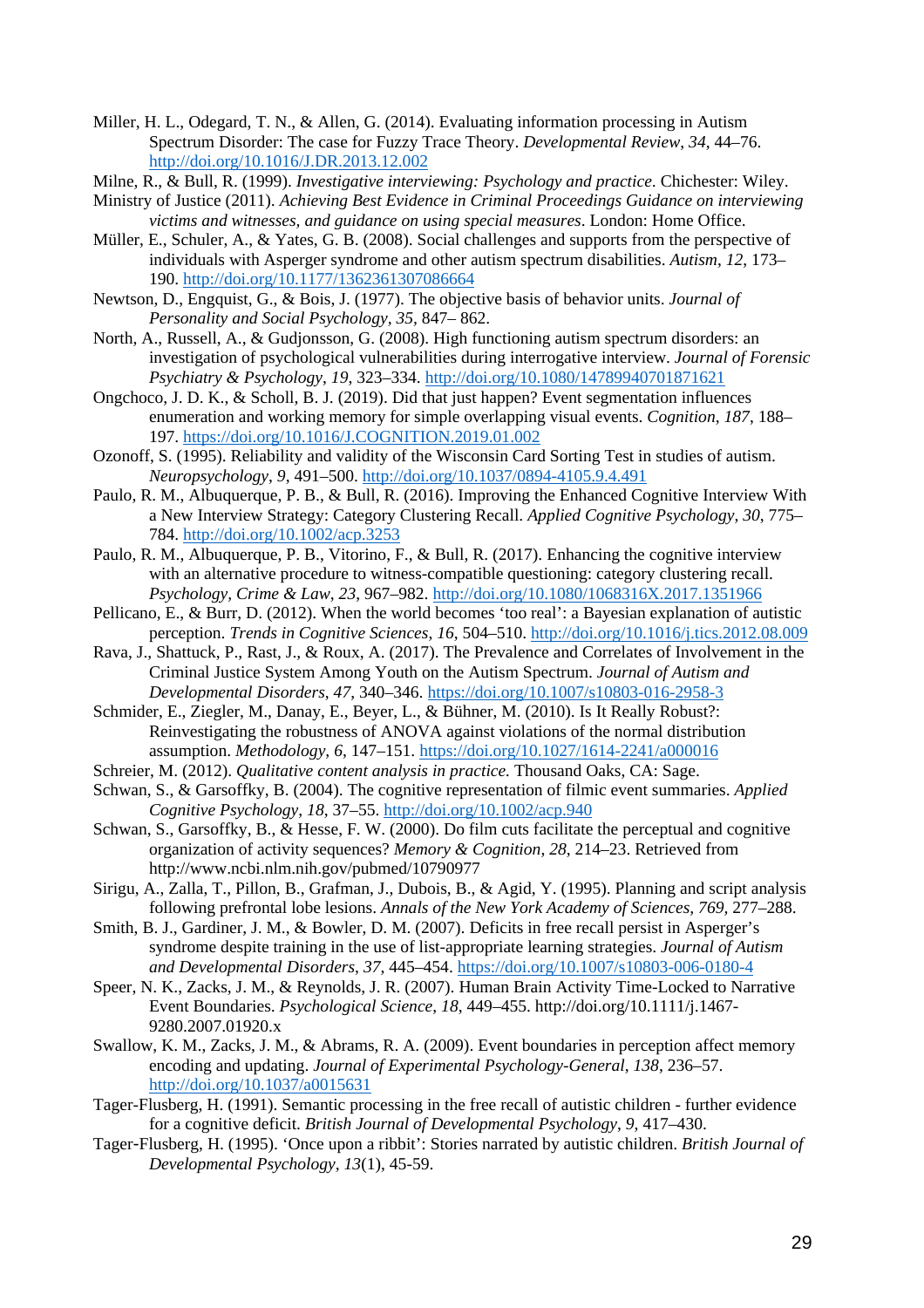- Tager-Flusberg, H. (2000). Language and understanding other minds: Connections in autism. In S. Baron-Cohen, H. Tager-Flusberg, & D. Cohen (Eds.), *Understanding other minds*, 2nd edition (pp. 124–149). Oxford: OUP.
- Tager-Flusberg, H., Paul, R., & Lord, C. (2005). Language and communication in autism. In F. Volkmar, R. Paul, & A. Klin (Eds.), *Handbook on autism and pervasive developmental disorders* (3rd ed., pp. 335–364). New York: Wiley
- Tager-Flusberg, H., & Sullivan, K. (1995). Attributing mental states to story characters: A comparison of narratives produced by autistic and mentally retarded individuals. *Applied Psycholinguistics, 16*(3)*,* 241–256.
- Tanweer, T., Rathbone, C. J., & Souchay, C. (2010). Autobiographical memory, autonoetic consciousness, and identity in Asperger syndrome. *Neuropsychologia*, *48*, 900–908. <https://doi.org/10.1016/j.neuropsychologia.2009.11.007>
- Thorley, C. (2018). Enhancing individual and collaborative eyewitness memory with category clustering recall. *Memory*, *26*, 1128–1139. http://doi.org/10.1080/09658211.2018.1432058
- Tint, A., Palucka, A. M., Bradley, E., Weiss, J. A., & Lunsky, Y. (2019). Emergency service experiences of adults with autism spectrum disorder without intellectual disability. *Autism*, *23,* 792-795. [https://doi.org/10.1177/1362361318760294](https://doi.org/10.1177%2F1362361318760294)
- Tint, A., Palucka, A. M., Bradley, E., Weiss, J. A., & Lunsky, Y. (2017). Correlates of Police Involvement Among Adolescents and Adults with Autism Spectrum Disorder. *Journal of Autism and Developmental Disorders*, *47*, 2639–2647. <https://doi.org/10.1007/s10803-017-3182-5>
- Wechsler, D. (2008). *Wechsler adult intelligence scale fourth edition (WAIS-IV).* San Antonio, TX: Pearson.
- Weiss, J. A., & Fardella, M. A. (2018). Victimization and perpetration experiences of adults with autism. *Frontiers in Psychiatry*, *9*, 203.<https://doi.org/10.3389/fpsyt.2018.00203>
- White, S. J. (2013). The Triple I Hypothesis: taking another('s) perspective on executive dysfunction in autism. *Journal of Autism and Developmental Disorders*, *43*, 114–21. <https://doi.org/10.1007/s10803-012-1550-8>
- White, S. J., Burgess, P. W., & Hill, E. L. (2009). Impairments on "open-ended" executive function tests in autism. *Autism Research*, *2*, 138–47.<http://doi.org/10.1002/aur.78>
- Williams, D. L., Goldstein, G., & Minshew, N. J. (2006). The profile of memory function in children with autism. *Neuropsychology*, *20*, 21–29.<http://doi.org/doi:10.1037/0894-4105.20.1.21>
- Woodbury-Smith, M. R., Robinson, J., Wheelwright, S., & Baron- Cohen, S. (2005). Screening adults for Asperger Syndrome using the AQ: A preliminary study of its diagnostic validity in clinical practice*. Journal of Autism and Developmental Disorders, 35,* 331–335.
- Yamamoto, K., & Masumoto, K. (2018). Brief Report: Memory for Self-Performed Actions in Adults with Autism Spectrum Disorder: Why Does Memory of Self Decline in ASD? *Journal of Autism and Developmental Disorders*, 1–7. https://doi.org/10.1007/s10803-018-3559-0
- Zacks, J. M. (2004). Using movement and intentions to understand simple events. *Cognitive Science, 28,* 979–1008.
- Zacks, J. M., & Swallow, K. M. (2007). Event segmentation. *Current Directions in Psychological Science*, *16*, 80–84. <https://doi.org/10.1111/j.1467-8721.2007.00480.x>
- Zacks, J. M., Tversky, B., & Iyer, G. (2001). Perceiving, remembering, and communicating structure in events. *Journal of Experimental Psychology: General*, *130*(1), 29–58.
- Zalla, T., Daprati, E., Sav, A.-M., Chaste, P., Nico, D., & Leboyer, M. (2010). Memory for selfperformed actions in individuals with Asperger syndrome. *PloS One*, *5*, e13370. <https://doi.org/10.1371/journal.pone.0013370>
- Zalla, T., Labruyère, N., & Georgieff, N. (2013). Perceiving goals and actions in individuals with autism spectrum disorders. *Journal of Autism and Developmental Disorders*, *43*, 2353–65. http://doi.org/10.1007/s10803-013-1784-0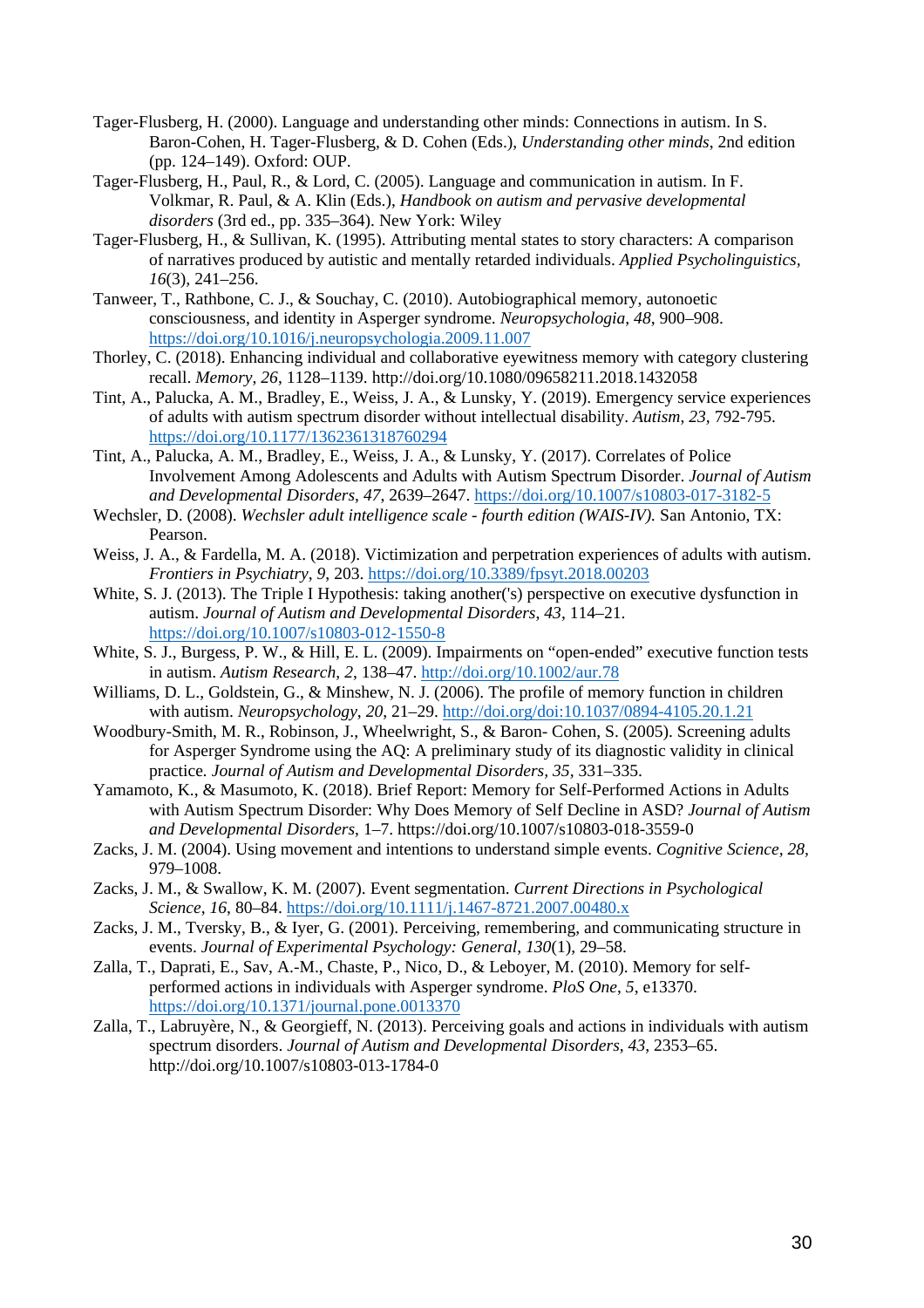# **Appendix A. Post-interview feedback questions**

**1. Please explain what you liked about the interview**

## **2. Please explain what you did not like about the interview**

**3. Did the interview instructions help you to concentrate?** (please circle one)

| Not at all | Not much                   | Neutral | Quite well | Very well |
|------------|----------------------------|---------|------------|-----------|
|            |                            |         |            | ь         |
|            | Please explain your answer |         |            |           |

**4. How well do you feel the interview helped you to think hard about the video?**  (please circle one)

| Not at all | Not much                   | Neutral | Quite well | Very well |
|------------|----------------------------|---------|------------|-----------|
|            |                            |         |            | ა         |
|            | Please explain your answer |         |            |           |

# **5. How well do you feel the interview helped you to remember much of what you saw in the video clips?**

| Not at all | Not much                   | Neutral | Quite well | Very well |
|------------|----------------------------|---------|------------|-----------|
|            |                            |         |            | ა         |
|            | Please explain your answer |         |            |           |

**6. How well do you feel the interview helped you to recall an accurate account of what you saw in the video clips, with few mistakes?** (please circle one)

| Not at all | Not much                   | Neutral | Quite well | Very well |
|------------|----------------------------|---------|------------|-----------|
|            |                            |         |            | ა         |
|            | Please explain your answer |         |            |           |

- **7. Were the instructions given to you by the interviewer clear?** (please circle one) *Yes No*
- **8. Did you understand the instructions given to you by the interviewer?** (please circle one) *Yes No*